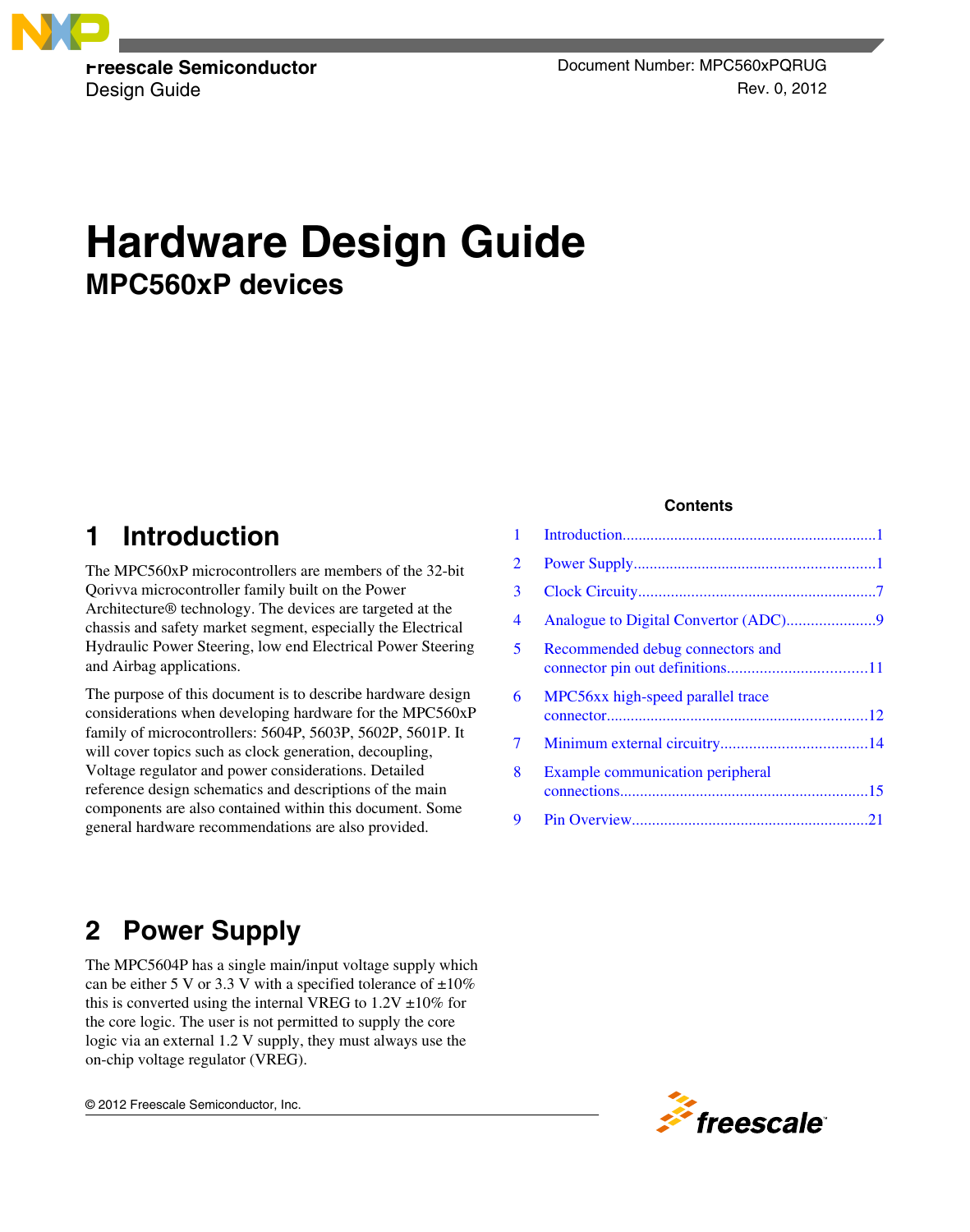

#### **Power Supply**

The internal regulator has 3 different domains:

- Low Voltage Domain for 1.2 V output to the core
- High Voltage Domain for 5 V supply
- High Voltage Domain for 3.3 V supply

MPC5604P has 6 different pin supply voltages:

| Symbol     | <b>Description</b>                          |
|------------|---------------------------------------------|
| VDD HV REG | Voltage regulator supply voltage            |
| VDD LV COR | 1.2y Core supply                            |
| VDD HV IO  | Input/Output supply voltage                 |
| VDD HV ADC | ADC supply and high voltage reference       |
| VDD HV OSC | Crystal oscillator amplifier supply voltage |
| VDD HV FL  | Code and data flash supply voltage          |

HV: High Voltage external power supply for voltage regulator module. These pins must be connected to the power supply (3.3 V or 5 V).

LV: Low Voltage (1.2 V) internal power supply for the Core, PLL. This voltage is generated by the internal voltage regulator with external connections available for stability decoupling capacitors. It is further split into three main domains to ensure noise isolation between critical LV modules within the device: Core, Flash , PLL

HV\_ADC dedicated to the Analog to Digital Converter functions.

# **2.1 Voltage Regulator**

The voltage regulator on the MPC560xP converts the main input supply 3.3 V or 5.0 V  $\pm 10\%$  to 1.2 V core logic level. The internal voltage regulator requires an external capacitance to be connected to the device in order to provide a stable 1.2 V low voltage digital supply to the device.

# **2.2 Ballast Transistor**

The internal VREG requires an external NPN ballast transistor (BCP56, BCP68, BCX68 or BC817) to be connected as given in Figure 1. The NPN provides a stable low voltage digital supply to the device and serves as the main current source for the device.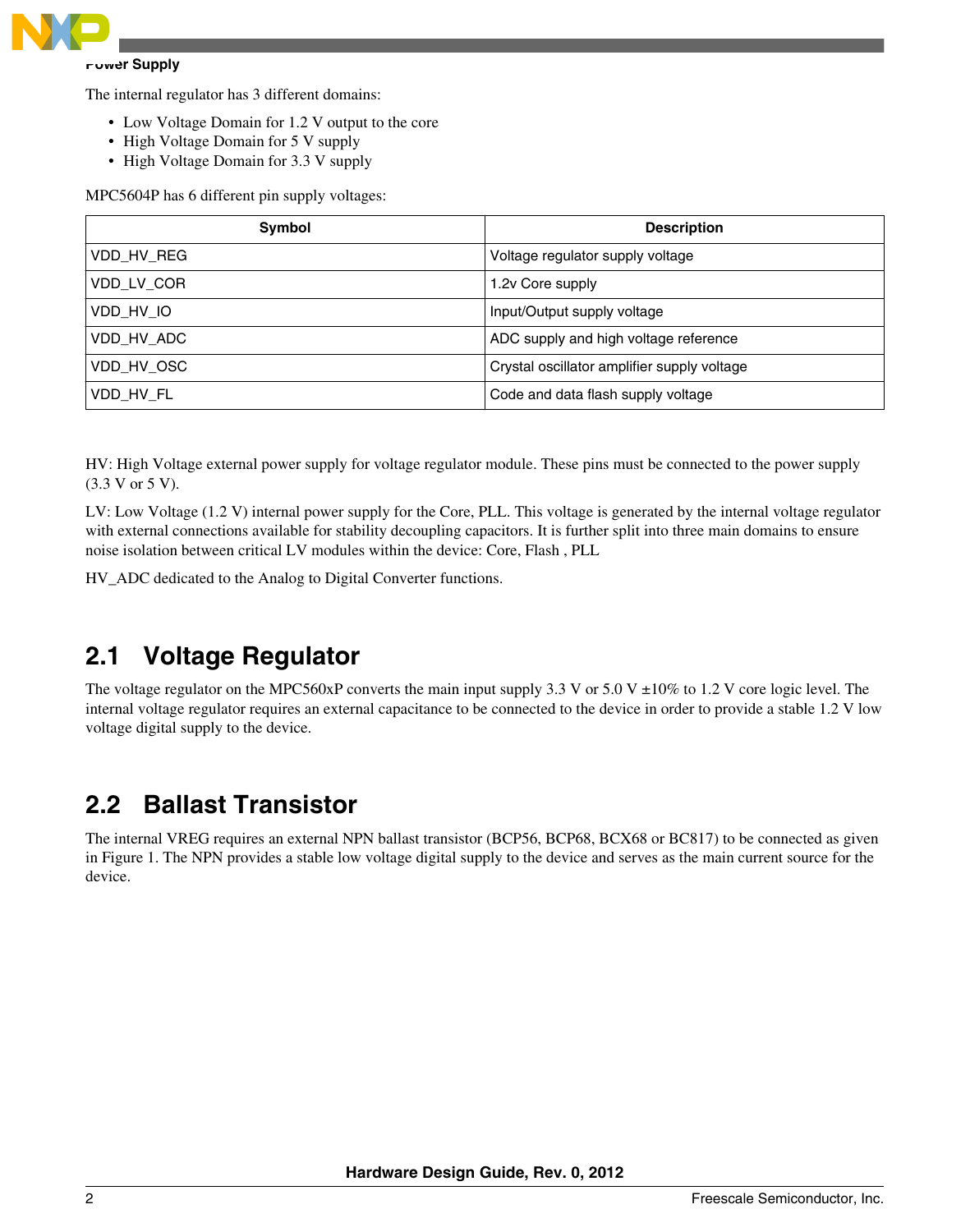

| Part         | <b>Manufacturer</b> | <b>Recommended derivative</b> |
|--------------|---------------------|-------------------------------|
| BCP68        | ON semi             | BCP68                         |
|              | <b>Infineon</b>     | BCP68-10                      |
|              | <b>NXP</b>          | BCP68-10; BCP68-25            |
|              | Fairchild           | BCP68-10; BCP68-25            |
| BCX68        | <b>Infineon</b>     | BCX68-10;BCX68-16; BCX68-25   |
|              | Fairchild           | BCX68                         |
| <b>BC817</b> | <b>Infineon</b>     | BC817-16; BC817-25; BC817SU   |
|              | <b>NXP</b>          | BC817-16; BC817-25            |
|              | Fairchild           | BC817-16;BC817-25; BC817-40   |
| BCP56        | ON semi             | <b>BCP56-10</b>               |
|              | Infineon            | BCP56-10; BCP56-16            |
|              | <b>NXP</b>          | BCP56-10; BCP56-16            |
|              | Fairchild           | BCP56                         |
|              | <b>ST</b>           | <b>BCP56-16</b>               |

### **Table 2. Recommended Ballast Transistors**

The ballast transistor provides regulator stability. Stability refers to the way which the regulator reacts to changes in the load. An unstable circuit may enter a state of continuous oscillation.

Figure 1 represents a typical example of the ballast transistor circuitry.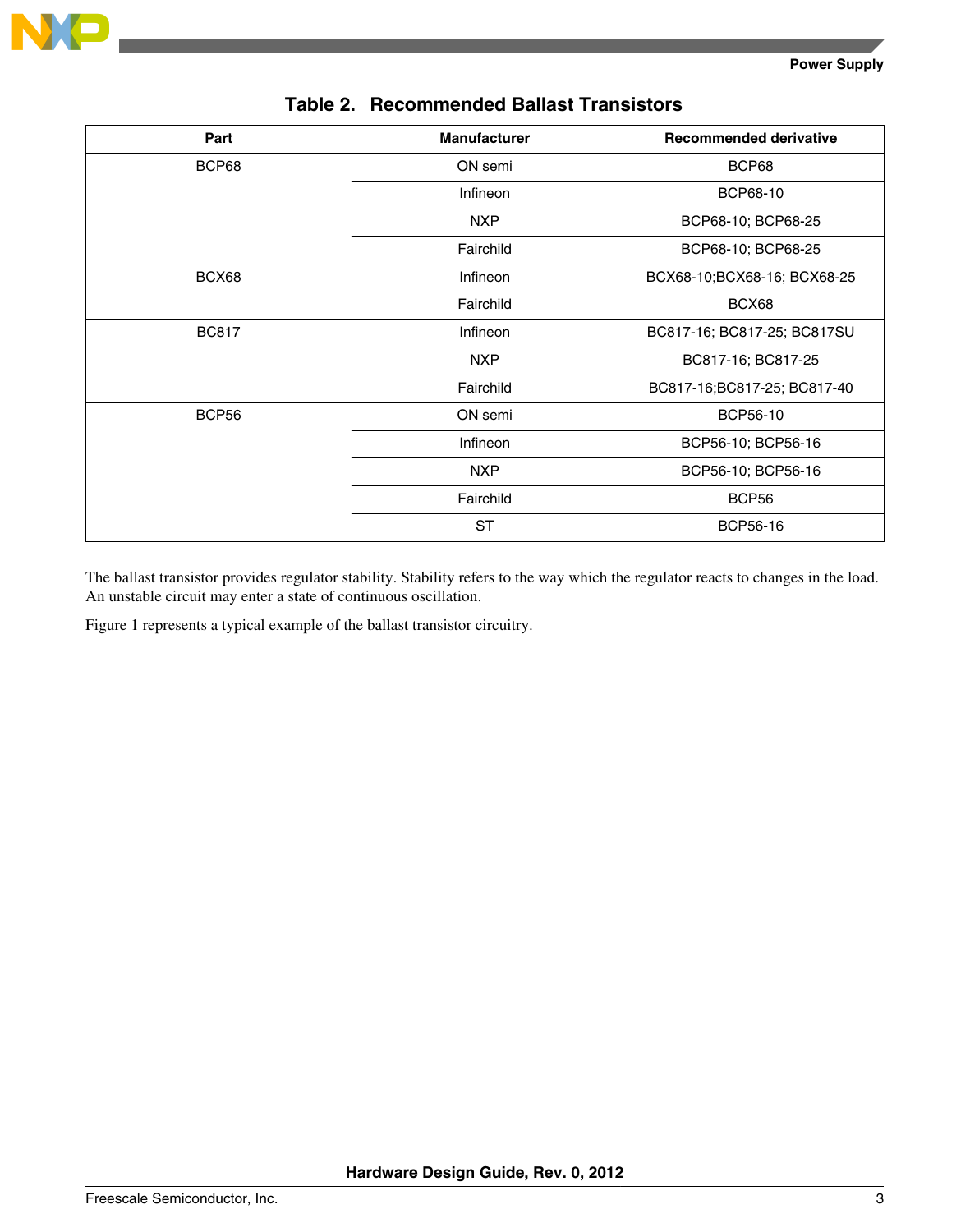



### **Figure 1. Configuration without base resistor**

BCTRL - (Voltage Regulator external NPN Ballast base control pin) controls the current on the base of the transistor. The current is increased to raise the voltage on the VDD and decreases to lower the voltage. The gain of the transistor controls the maximum current available on the supply pin. The gain should be high enough to allow for startup and low enough to prevent the regulator becoming unstable.

| Symbol                    | Parameter                                                                      | Conditions                                                           | <b>Min</b> | Typ            | Max  | Unit      |
|---------------------------|--------------------------------------------------------------------------------|----------------------------------------------------------------------|------------|----------------|------|-----------|
| V <sub>DD_LV_REGCOR</sub> | Output voltage<br>under maximum<br>load run supply<br>current<br>configuration | Post-trimming                                                        | 1.15       | $\blacksquare$ | 1.32 | v         |
| C <sub>DEC1</sub>         | External<br>decoupling/<br>stability ceramic<br>capacitor                      | 4 capacitances                                                       | 40         | 56             |      | μF        |
| $R_{\text{REG}}$          | <b>Resulting ESR</b><br>of all four C <sub>DEC1</sub>                          | Absolute<br>maximum value<br>between 100<br>kHz and 10<br><b>MHz</b> |            | ٠              | 45   | $m\Omega$ |

*Table continues on the next page...*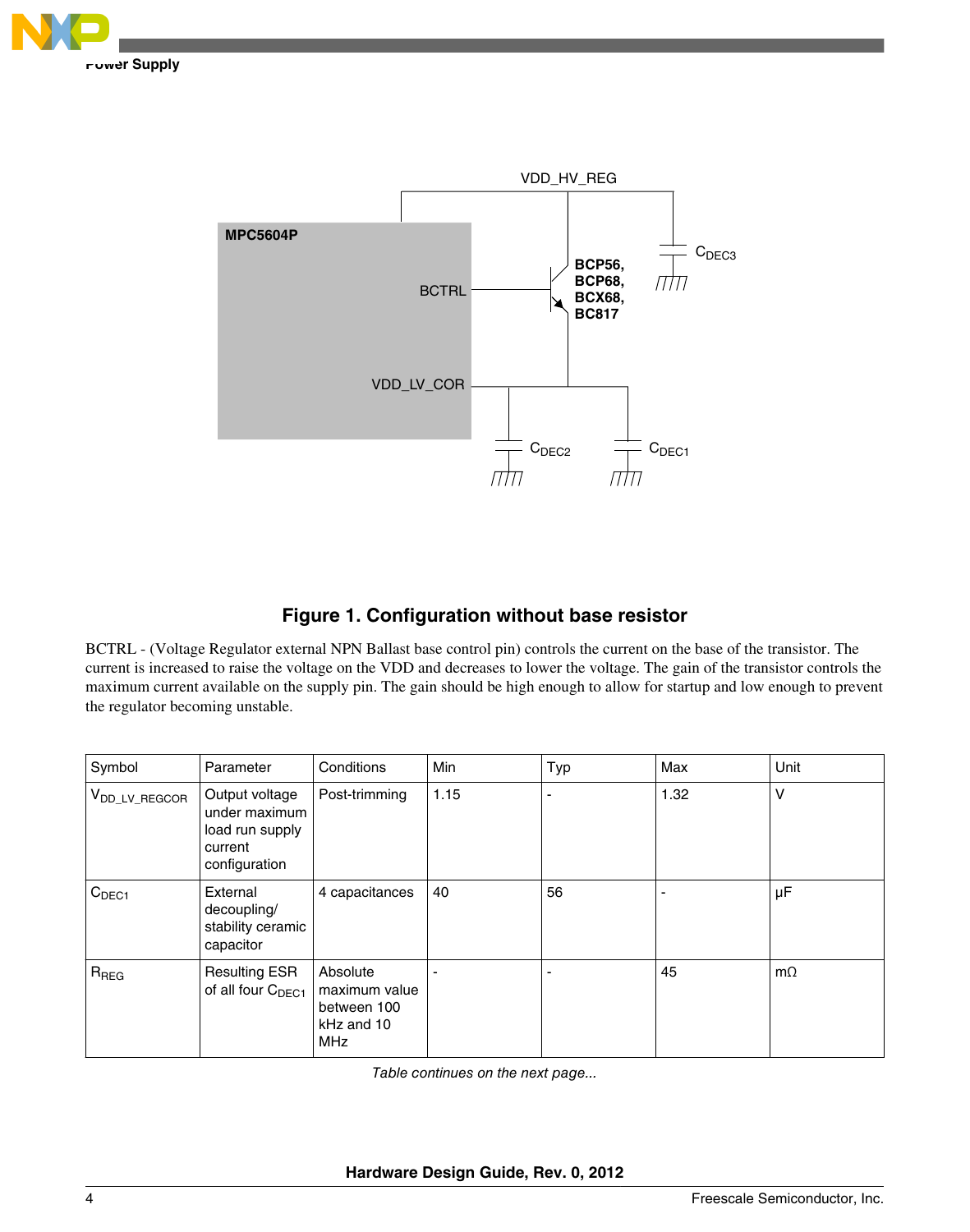

**Power Supply**

| C <sub>DEC2</sub> | External<br>decoupling/<br>stability ceramic<br>capacitor                              | 4 capacitances<br>of 100 nF each | 400 |  | nF |
|-------------------|----------------------------------------------------------------------------------------|----------------------------------|-----|--|----|
| C <sub>DEC3</sub> | External<br>decoupling/<br>stability ceramic<br>capacitor on<br>V <sub>DD_HV_REG</sub> |                                  | 40  |  | μF |

## **2.3 Capacitors**

The ballast transistor requires capacitors to be added for decoupling and stability. The number of capacitors is not important — only the overall capacitance value and the overall ESR value are important.

- C1 The capacitance on  $V_{DD-LV}$  is determined by the stability requirement of the regulator. It is recommended that the 40 $\mu$ F value is split between the V<sub>DD-LV</sub> cor / V<sub>SS-LV</sub> cor pair pins, 4x10 $\mu$ F capacitors placed as close as possibly to the MCU pins.
- C2 The 4 x100nF decoupling capacitors are required to filter high frequency noise and smooth the 5 V input signal, again these should be placed as close as possible to the MCU pins.
- C3 The 40µF capacitance value is required to meet the voltage drop on the collector and transient requirements, especially during power-up. It is recommended to place the 40µF capacitor as close as possible to the ballast transistor collector pin.

47  $\mu$ F cap can be added to the V<sub>DD</sub> 5V as a bulk capacitance to reduce ripple from the input supply (optional).

The bypass capacitors serve two purposes:

• To provide (normally dominant) pole to ensure loop stability

• Used as a charge tank for load demand changes. This means if for example load suddenly drops, the cap on the collector will consume the current until the regulator has adapted to the new situation (and vice versa)

#### **NOTE**

Required capacitor values listed in the table include a de-rating factor of 40%, covering tolerance, temperature, and aging effects. These factors are taken into account to assure proper operation under worst case conditions. X7R type materials are recommended for all capacitors, based on ESR characteristics.

## **2.4 Additional design option**

The output stage for the power transistor is a class A stage, PMOS power device, loaded with a bit current towards ground. Thus only the current source towards ground can remove charge in the base of the power transistor, so the turn off delay is not acceptable. Adding an external resistor base to ground improves the situation and decreases the max available base current. Using this approach it is possible to reduce load capacitance from 40μF to 20μF as shown in Figure 2. This is achieved through the addition of an external 20 k $\Omega$  resistor added to the base of the transistor. Addition of this pull-down resistor reduces the response rate of the regulation loop, and therefore reduces the amount of reserve required to respond to changes in the load. This option may reduce component cost.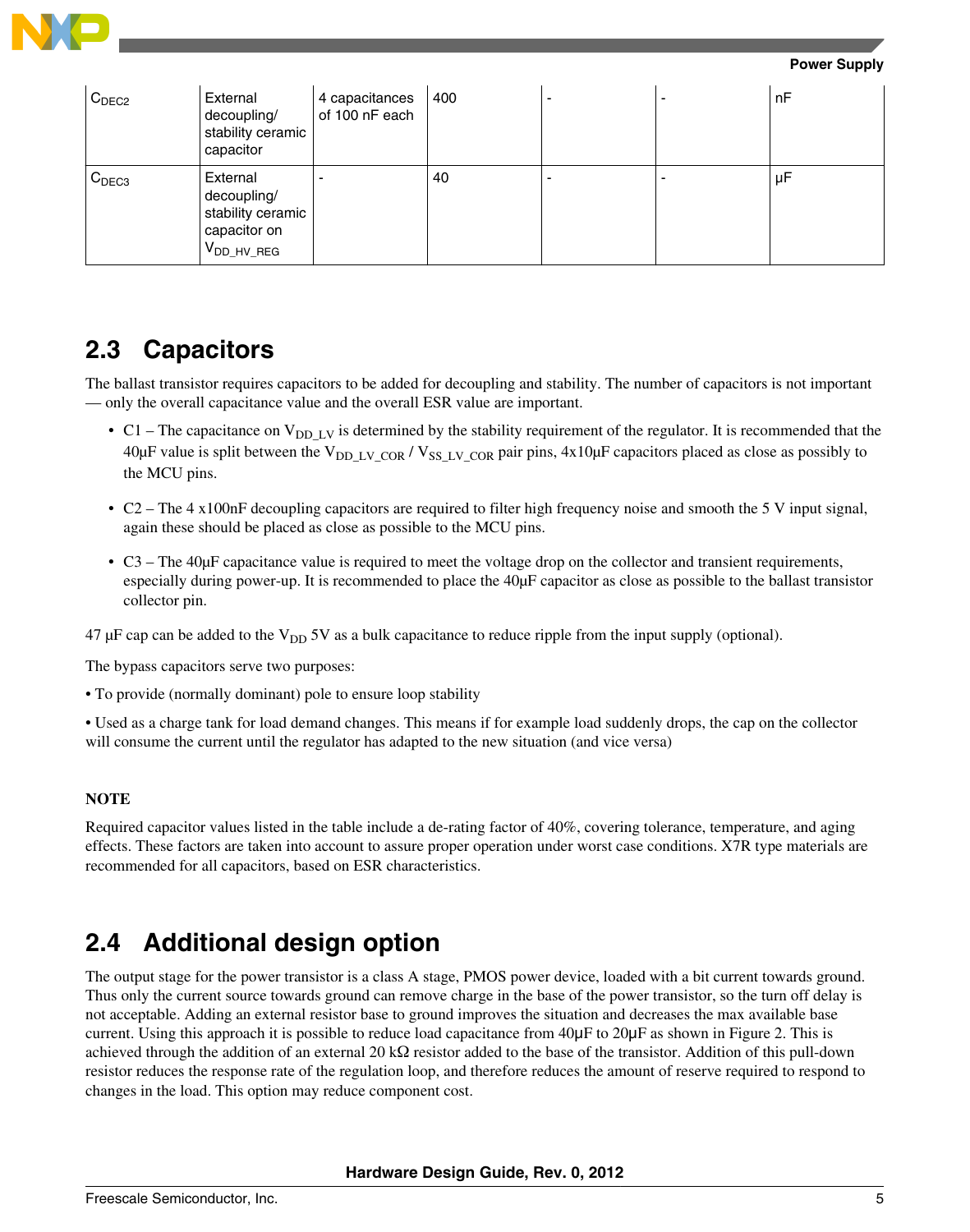



### **Figure 2. Configuration with base resistor**

Note: For 5601P and 5602P the 20k base resistor has been integrated into the MCU and additional component is not required.

| Symbol                   | <b>Parameter</b>                                                               | <b>Conditions</b>                                                                               | <b>Min</b>               | <b>Typ</b>               | <b>Max</b>               | <b>Unit</b> |
|--------------------------|--------------------------------------------------------------------------------|-------------------------------------------------------------------------------------------------|--------------------------|--------------------------|--------------------------|-------------|
| VDD_LV_REG<br><b>COR</b> | Output voltage<br>under maximum<br>load run supply<br>current<br>configuration | Post-trimming                                                                                   | 1.15                     |                          | 1.32                     | $\vee$      |
| $R_B$                    | External<br>resistance on<br>bipolar junction<br>transistor (BJT)<br>base      | <b>Bipolar BCP68</b><br>or BCX68 or<br>BC817. Three<br>capacitance s of<br>$10\mu F$            | 19.5                     | 30                       | $\overline{\phantom{a}}$ | μF          |
| $R_{REG}$                | <b>Resulting ESR</b><br>of either one or<br>all three CDEC1                    | Absolute<br>maximum value<br>between 100<br>kHz and 10<br><b>MHz</b>                            | $\overline{\phantom{0}}$ | $\overline{\phantom{0}}$ | 45                       | $m\Omega$   |
| C <sub>DEC1</sub>        | External<br>decoupling/<br>stability ceramic<br>capacitor                      | <b>Bipolar BCP68</b><br>or BCX68 or<br><b>BC817SU</b><br>Three<br>capacitances of<br>$10 \mu F$ | 19.5                     | 30                       | $\overline{\phantom{a}}$ | μF          |
|                          |                                                                                | Bipolar BC817<br>One<br>capacitance of<br>$22 \mu F$                                            | 14.3                     | 22                       |                          |             |

*Table continues on the next page...*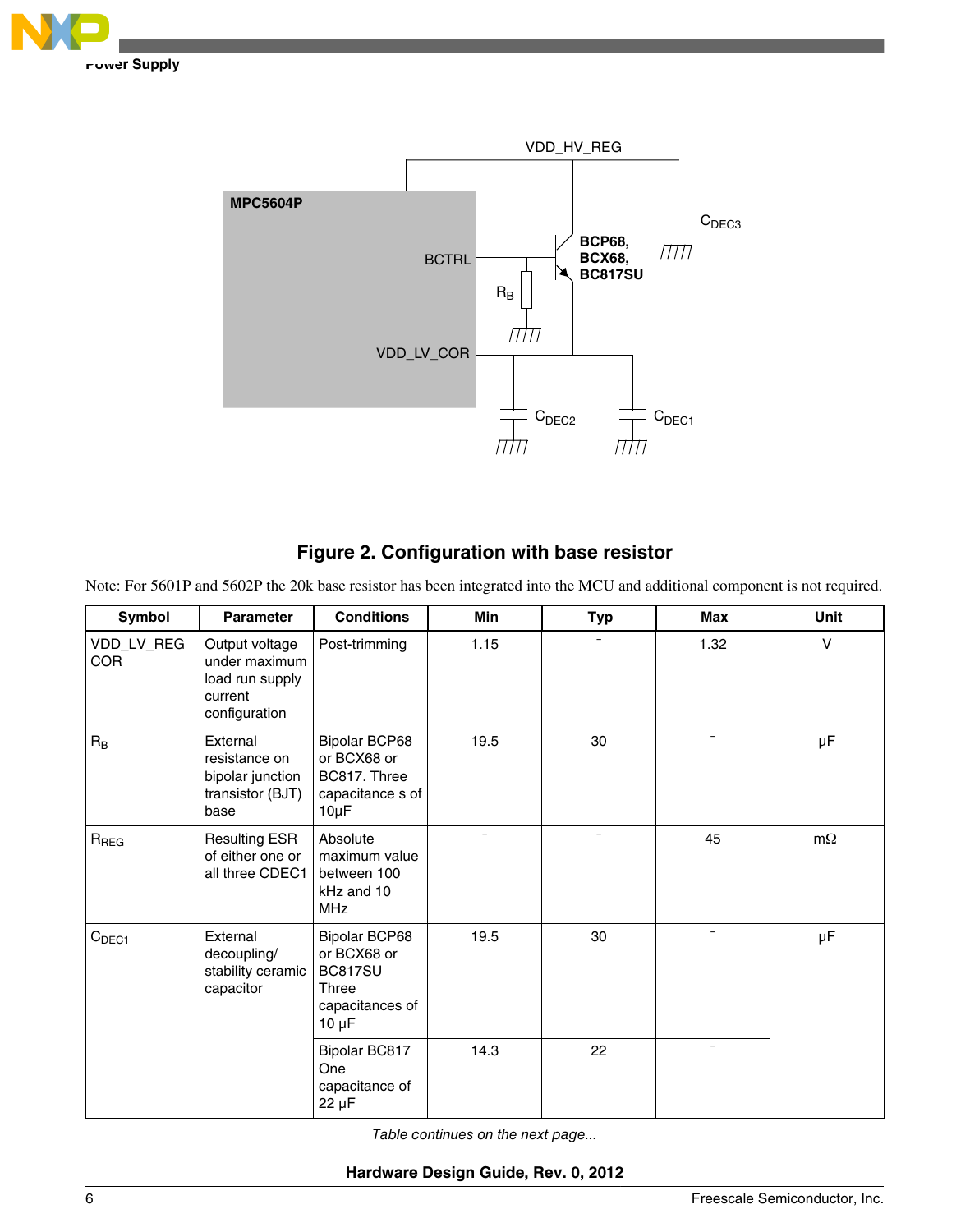<span id="page-6-0"></span>

| Symbol            | <b>Parameter</b>                                                                | <b>Conditions</b>                    | Min                 | <b>Typ</b> | Max | <b>Unit</b> |
|-------------------|---------------------------------------------------------------------------------|--------------------------------------|---------------------|------------|-----|-------------|
| C <sub>DEC2</sub> | External<br>decoupling/<br>stability ceramic   440 nF each<br>capacitor         | Four<br>capacitances of              | 1200                | 1760       |     | nF          |
| C <sub>DEC3</sub> | External<br>decoupling/<br>stability ceramic<br>capacitor on<br>$V_{DD_HV_REG}$ | Two<br>capacitances of<br>10 µF each | $2 \times 10 \mu F$ |            |     | μF          |

# **3 Clock Circuity**

The MPC5604P has 4 clock sources.

- IRC— internal RC oscillator
- XOSC external oscillator clock
- FMPLL\_0 64 Mhz PLL (max) for System clock
- FMPLL\_1 120 Mhz PLL (max) for Motor control peripherals

The IRC is internal and does not have to be considered from a hardware design perspective. The FMPLL is described in Section 3.1.

The XOSC external crystal oscillator works in a range from 4 MHz to 40 MHz. The crystal oscillator circuit includes an internal oscillator driver and an external crystal circuitry. It provides an output clock that can be provided to PLL or used as a reference clock to specific modules depending on system requirements.

Referring to the schematic of the on-chip oscillator (Figure 3: Reference oscillator circuit), the key items are described in the following section. The oscillator circuit provides a reference clock signal to the on-chip PLL. The oscillator circuit consists of:

- the crystal
- two capacitors
- The external bias resistor (R1) is not required as there is an internal bias resistor within the recommended crystals. However, it is recommended to leave space for one on the PCB to accommodate different crystal configurations in the future.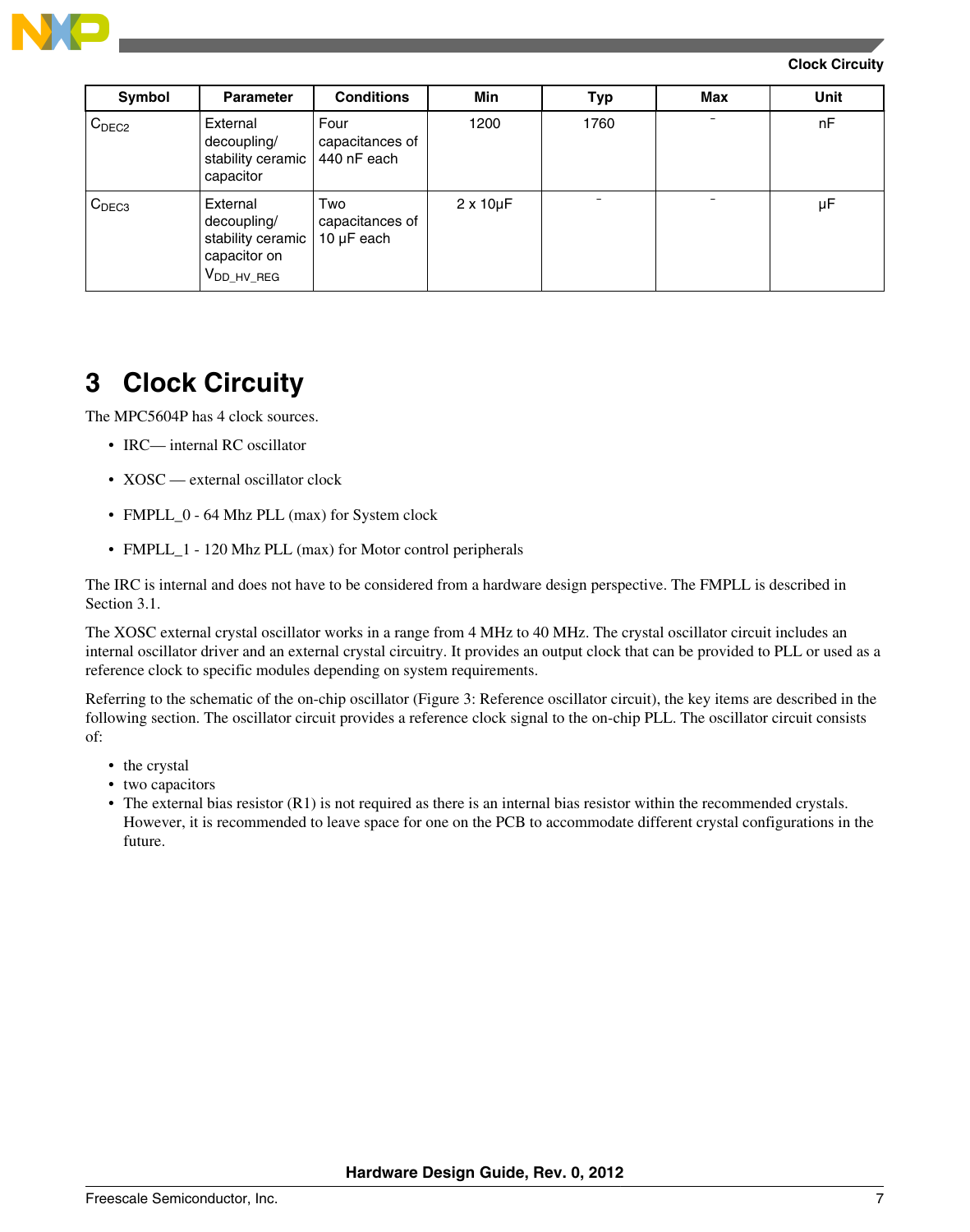



**Figure 3. External crystal circuit**

The load capacitors are dependent on the specifications of the crystal and on the board capacitance. It is recommended to have the crystal manufacturer evaluate the crystal on the evaluation board / PCB.

# **3.1 Frequency Modulated PLL (FMPLL)**

The FMPLL allows the user to generate high speed system clocks from a 4MHz to 40MHz input clock. Futhermore, the FMPLL supports programmable frequency modulation of the system clock. The PLL has the following major features:

- Input clock frequency from an 4MHz to 40MHz
- Voltage controlled oscillator (VCO) range from 256MHz to 512MHz
- Reduced frequency divider (RFD) for reduced frequency operation without forcing the PLL to re-lock
- Frequency modulated PLL
	- Modulation enabled/disabled through software
	- Triangle wave modulation
- Programmable modulation depth  $(\pm 0.25\%$  to  $\pm 4\%$  deviation from center frequency)
	- Programmable modulation frequency dependent on reference frequency
- Self-clocked mode (SCM) operation
- Input supply : same as core supply :  $1.2V$

The MPC56xx devices can use either the on-chip oscillator with an external crystal or an external reference clock as the reference clock to the device. This reference is qualified in multiple manners before the PLL will begin lock operation. The "pre" FMPLL circuitry consists of an automatic level-controlled amplifier, a comparator, a loss of clock detector, and a predivider.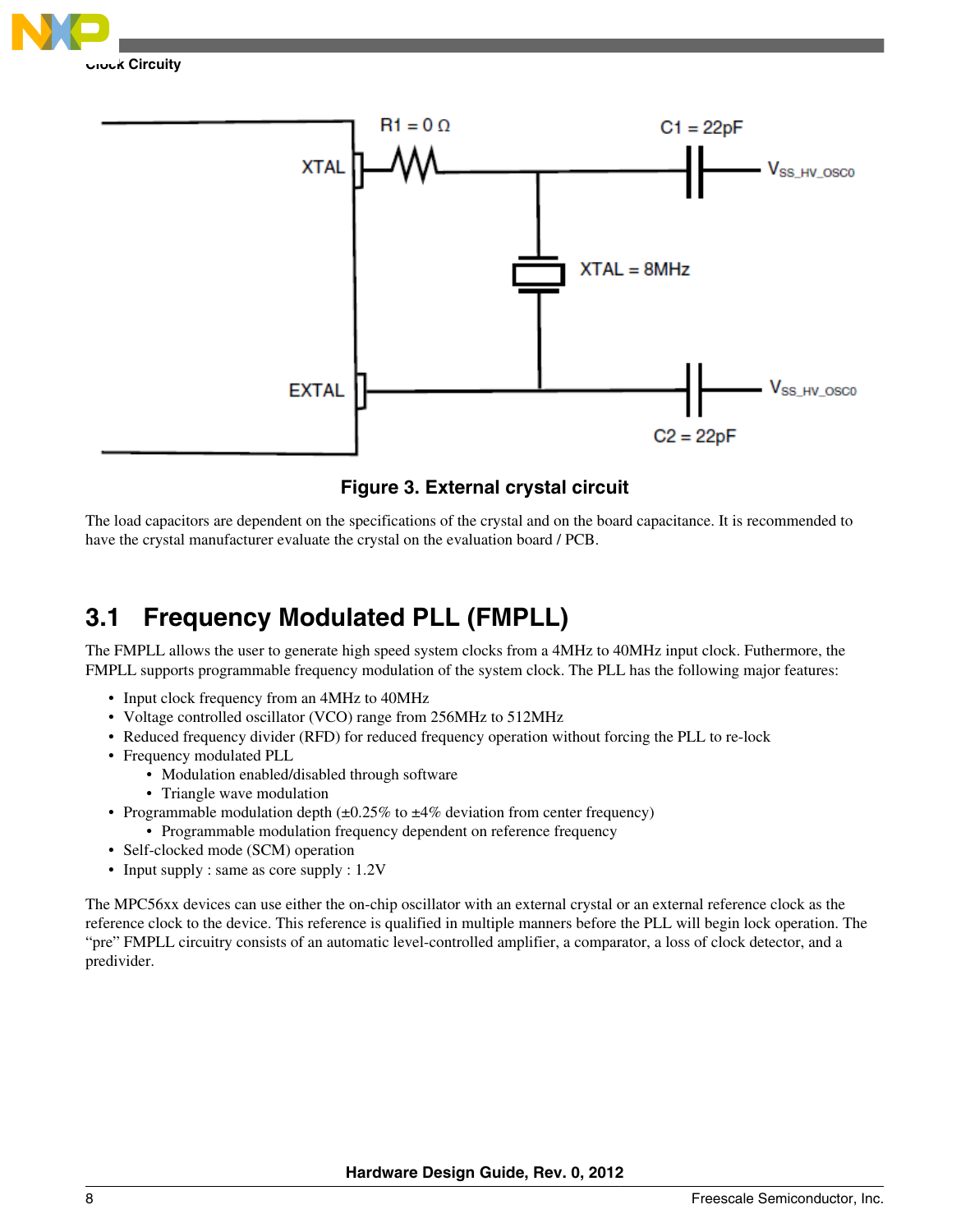<span id="page-8-0"></span>

# **3.2 Approved crystals**

Following is a list of crystals that have been tested and approved by Freescale. If you wish to use a crystal not on this list please work with the crystal manufacturer to ensure compatibility.

| Nominal<br>frequency | Crystal info | Crystal<br>equivalent<br>series<br>resistance ESR | Crystal motional<br>capacitance<br>$(Cl)$ fF | Crystal motional<br>inductance (LI)<br>mH | Load on xtalin/<br>xtalout<br>$C1 = C2(pF)$ | Shunt<br>capacitance b/w<br>xtalout and<br>xtalin $CO(pF)$ |
|----------------------|--------------|---------------------------------------------------|----------------------------------------------|-------------------------------------------|---------------------------------------------|------------------------------------------------------------|
| 4.0                  | NX8045GB     | 300                                               | 2.68                                         | 591.0                                     | 21.0                                        | 2.93                                                       |
| 8.0                  | NX5032GA     | 300                                               | 2.46                                         | 160.7                                     | 17.0                                        | 3.01                                                       |
| 10.0                 | NX5032GA     | 150                                               | 2.93                                         | 86.6                                      | 15.0                                        | 2.91                                                       |
| 12.0                 | NX5032GA     | 120                                               | 3.11                                         | 56.5                                      | 15.0                                        | 2.93                                                       |
| 16.0                 | NX5032GA     | 120                                               | 3.90                                         | 25.3                                      | 10.0                                        | 3.00                                                       |
| 40.0                 | NX5032GA     | 50                                                | 6.18                                         | 2.56                                      | 8.0                                         | 3.49                                                       |

### **Table 5. Approved crystals**

the CERALOCK resonators listed below have also been approved for use on all MPC560xP devices based on the e200z0 core.

|  | Table 6. Approved resonators |  |  |
|--|------------------------------|--|--|
|  |                              |  |  |

| Part<br>number                 | vibratio<br>$\mathsf{In}$ | Fr[kHz[     | Fa[kHz]     | Fa-<br>Fr(dF)<br>[kHz] | Ralohm I | R1[ohm <sup> </sup> | $L1$ [mH]   | C1[pF]      | ColpF1       | Qm          | CL1(No)<br>minal)p | ⊦CL2(no<br>minal)p |
|--------------------------------|---------------------------|-------------|-------------|------------------------|----------|---------------------|-------------|-------------|--------------|-------------|--------------------|--------------------|
| CSTCR  <br>4M00G<br>53-R0      | Funda<br>mental           | 3929.5<br>0 | 4163.2<br>5 | 233.75                 | 372.41   | 12.78               | 0.8444<br>د | 1.9426<br>8 | 15.857<br>30 | 1630.9<br>3 | 15                 | 15                 |
| <b>CSTCR</b><br>4M00G<br>55-R0 | Funda<br>mental           | 3898.0<br>0 | 4123.0<br>0 | 225.00                 | 465.03   | 11.38               | 0.8824      | 1.8891      | 15.905<br>37 | 1899.7      | 39                 | 39                 |

# **4 Analogue to Digital Convertor (ADC)**

The ADC module has an independent A/D converter supply and reference voltage which allows for an isolated analog voltage supply input pin VDD\_HV\_ADC, resulting in a low noise voltage source. The VDD\_HV\_ADC must be at the same voltage as the digital voltage supply VDD\_HV, in addition to the VSS\_HV\_ADC analog ground in for further supply isolation.

Analog signals should not run parallel to clock or any noisy signals such as XTAL and EXTAL and should cross at right angles if necessary.

| Symbol     | <b>Description</b>                     |
|------------|----------------------------------------|
| VDD HV AD0 | ADC0 supply and high reference voltage |
| VSS HV AD0 | ADC0 ground and low reference voltage  |
| VDD HV AD1 | ADC1 supply and high reference voltage |
| VSS HV AD1 | ADC1 ground and low reference voltage  |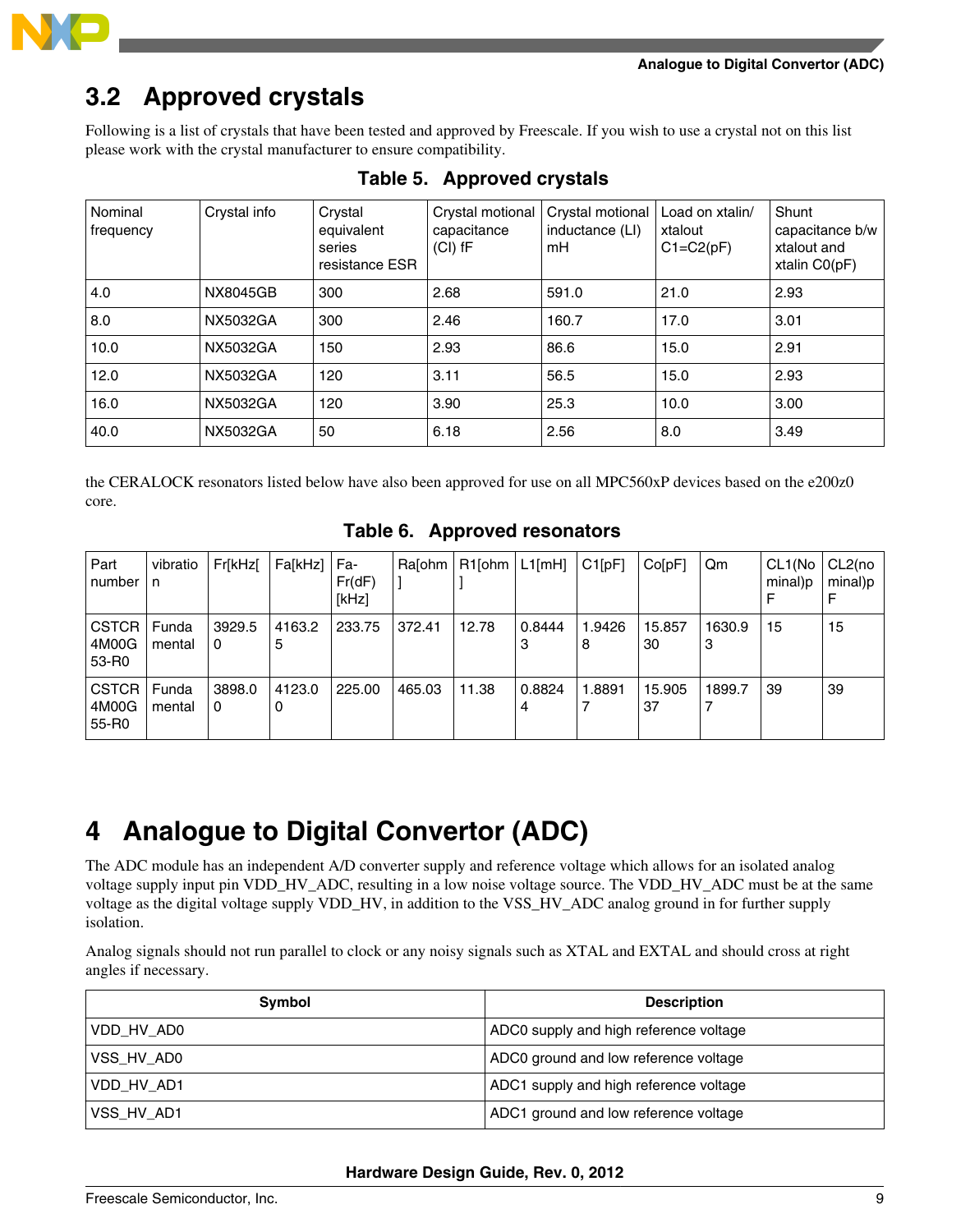



### **Figure 4. ADC voltage supply connection**

To preserve the accuracy of the A/D converter, it is necessary that analog input pins have low AC impedance. Placing a capacitor with good high frequency characteristics at the input pin of the device can be effective: the capacitor should be as large as possible, ideally infinite. This capacitor contributes to attenuating the noise present on the input pin; further, it sources charge during the sampling phase, when the analog signal source is a high-impedance source.

A real filter can typically be obtained by using a series resistance with a capacitor on the input pin (simple RC filter). The RC filtering may be limited according to the value of source impedance of the transducer or circuit supplying the analog signal to be measured. The filter at the input pins must be designed taking into account the dynamic characteristics of the input signal (bandwidth) and the equivalent input impedance of the ADC itself. For more information read MPC560xP datasheet.



### **Figure 5. Input equivalent circuit**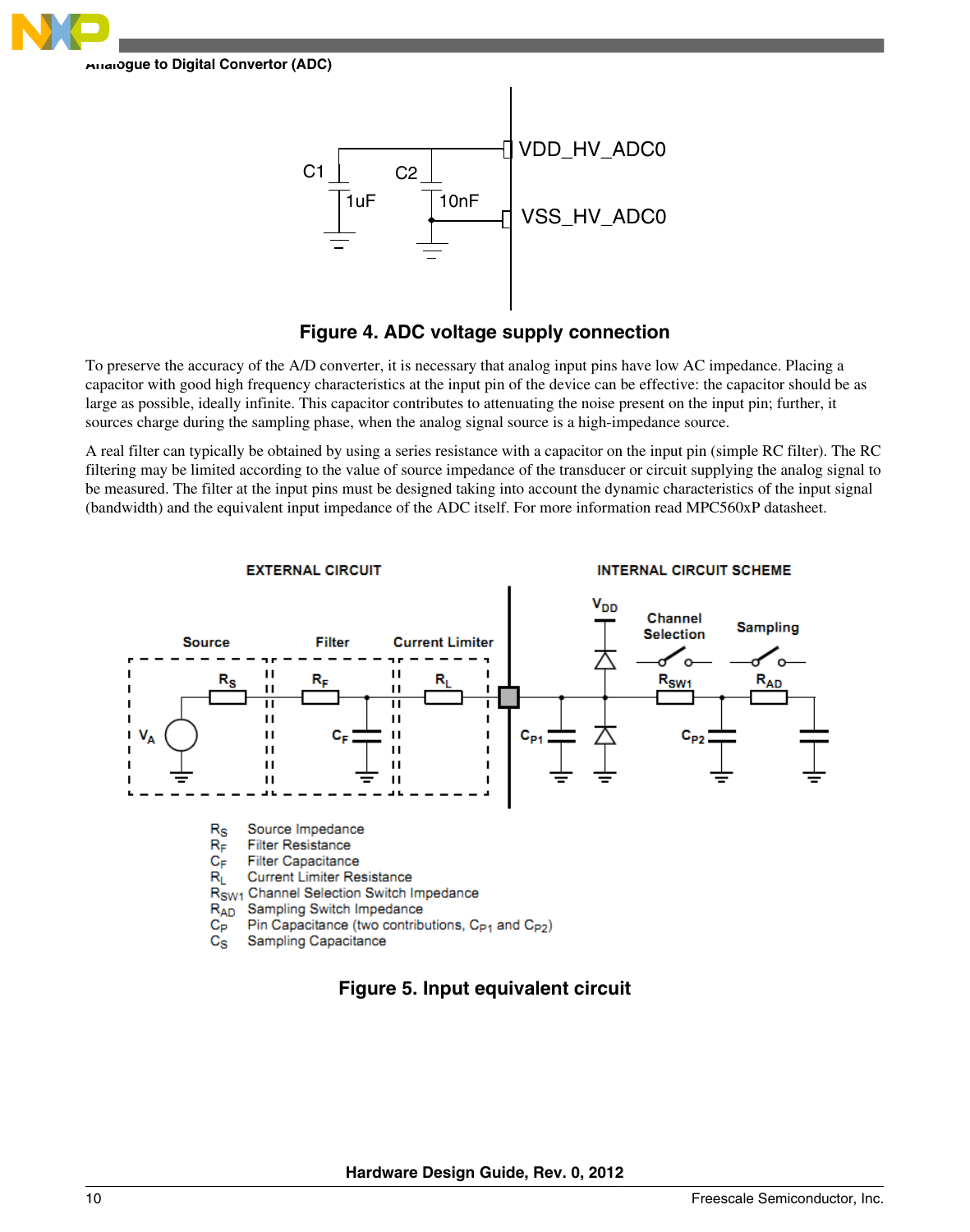<span id="page-10-0"></span>

## **5 Recommended debug connectors and connector pin out definitions**

The table below shows the recommended connectors for different applications for the MPC560xP.

| <b>Connector style</b>                     | Target system part number | <b>Connector type</b>    |
|--------------------------------------------|---------------------------|--------------------------|
| 14-pin BERG JTAG only                      | ' 3M 2514-6002UB          | JTAG-only configuration  |
| 25-position (2 $\times$ 25, 50-pin) Samtec | Samtec ASP-148422-01      | Full Nexus configuration |

## **Table 8. Recommended connectors**

#### **NOTE**

Whichever connector is chosen, "keep-out" areas may be required by some tools. Consult the preferred tool vendor to determine any area that must remain clear around the debug connector. Some tool vendors may include an extension cable to minimize "keep-out" areas, but use of an extension will degrade the signal. In many cases, this degradation will be insignificant, but the amount of degradation depends on many factors, including clock frequency and target board layout.

## **5.1 MPC5600 JTAG connector**

The figure below shows the pinout of the recommended JTAG connector to support the MPC5600 devices. If there is enough room allowed in the target system, a full Nexus connector is preferred over the simple 14-pin JTAG connector since it allows a higher degree of debug capability. It can be used as a minimum debug access or for BSDL board testing.

The recommended connector for the target system is the Tyco part number 2514-6002UB.

#### **NOTE**

This pinout is similar to the Freescale MCORE and DSP JTAG/OnCE connector definitions.

| <b>Description</b>  | Pin | Pin | <b>Description</b> |
|---------------------|-----|-----|--------------------|
| <b>TDI</b>          |     | 0   | <b>GND</b>         |
| <b>TDO</b>          | 3   | 4   | <b>GND</b>         |
| <b>TCK</b>          | 5   | 6   | <b>GND</b>         |
| $EVT1$ <sup>1</sup> |     | 8   |                    |
| <b>RESET</b>        | 9   | 10  | <b>TMS</b>         |
| <b>VREF</b>         | 11  | 12  | <b>GND</b>         |
| $\overline{RDY^2}$  | 13  | 14  | <b>JCOMP</b>       |

**Table 9. Recommended JTAG connector pinout**

1. EVTI is optional and was not included in the original (very early) definitions of the JTAG-only connector.

2. The RDY signal is not available on all packages or on all devices. Check the device pinout specification. In general it is not available in packages with 208 signals or less.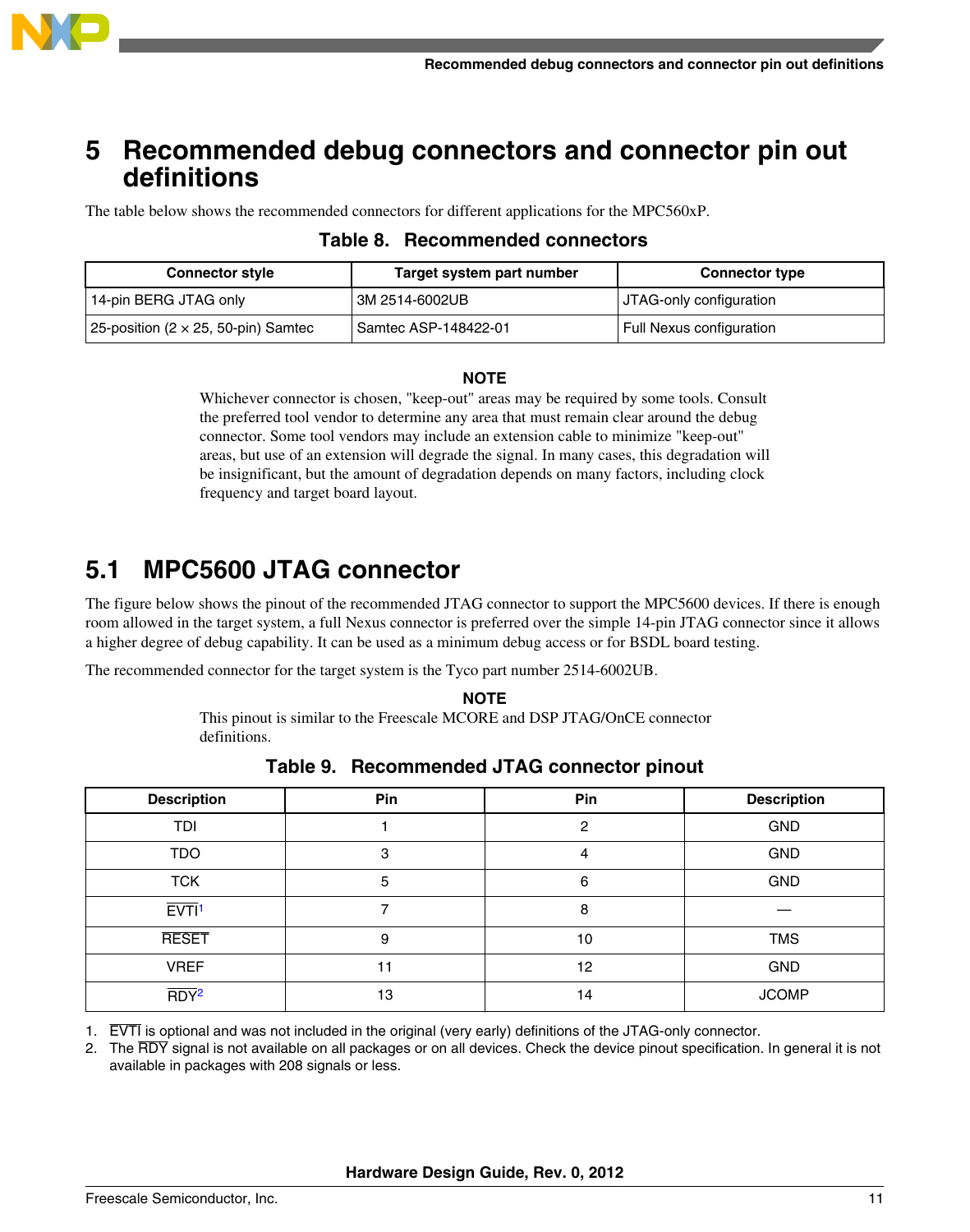<span id="page-11-0"></span>

#### **MPC56xx high-speed parallel trace connector**

### **NOTE**

Freescale recommends that a full Nexus connector be used for all tool debug connections, regardless of whether Nexus trace information is needed. Adapters for a JTAG class 1 14-pin connector (tool side) to the full Nexus MICTOR connectors (board side) are available from P&E Microcomputer Systems [\(http://www.pemicro.com](http://www.pemicro.com) ), part number PE1906, and from Lauterbach [\(http://www.lauterbach.com](http://www.lauterbach.com) ), order number LA-3723 (CON-JTAG14-MICTOR). Lauterbach also has an adapter that will connect a MICTOR connector (tool side) to a 14-pin JTAG connector (board side). This adapter is order number LA-3725 (CON-MIC38-J14-5500).

# **6 MPC56xx high-speed parallel trace connector**

For high-speed trace applications, the MICTOR-38 connector is not optimized for best signal integrity when using more than eight Message Data Out signals (MDO). Twelve MDO pins push the capability of the connector from a signal integrity standpoint. When moving to devices that support the full 16-bit MDO, a Samtec ERF8 series connector is highly recommended. The part number of the Samtec connector is shown in the following table.

|  | Table 10. Recommended high-speed parallel trace connector part number |  |  |  |  |
|--|-----------------------------------------------------------------------|--|--|--|--|
|--|-----------------------------------------------------------------------|--|--|--|--|

| <b>Connector</b> | <b>Part number</b><br>(Samtec) | <b>Style</b>                                | <b>Description</b>            |
|------------------|--------------------------------|---------------------------------------------|-------------------------------|
| <b>HP50</b>      | ASP-148422-01                  | Samtec ERF8 series, 25 position by 2<br>row | Vertical mount for MCU module |

The Samtec ERF8 series of connectors is intended for high-speed applications requiring a minimal footprint with a reliable, latching connection. The recommended connector has two rows of twenty-five contacts each with a spacing of 0.8 mm. The connector provides isolation between the high-speed trace signals and the low-speed JTAG and control signals. It also provides ample ground connections to ensure signal integrity.

The following picture is courtesy of Samtec U.S.A (<http://www.samtec.com/search/NEXUS.aspx>).



**Figure 6. HP50 (ASP-148422-01) connector**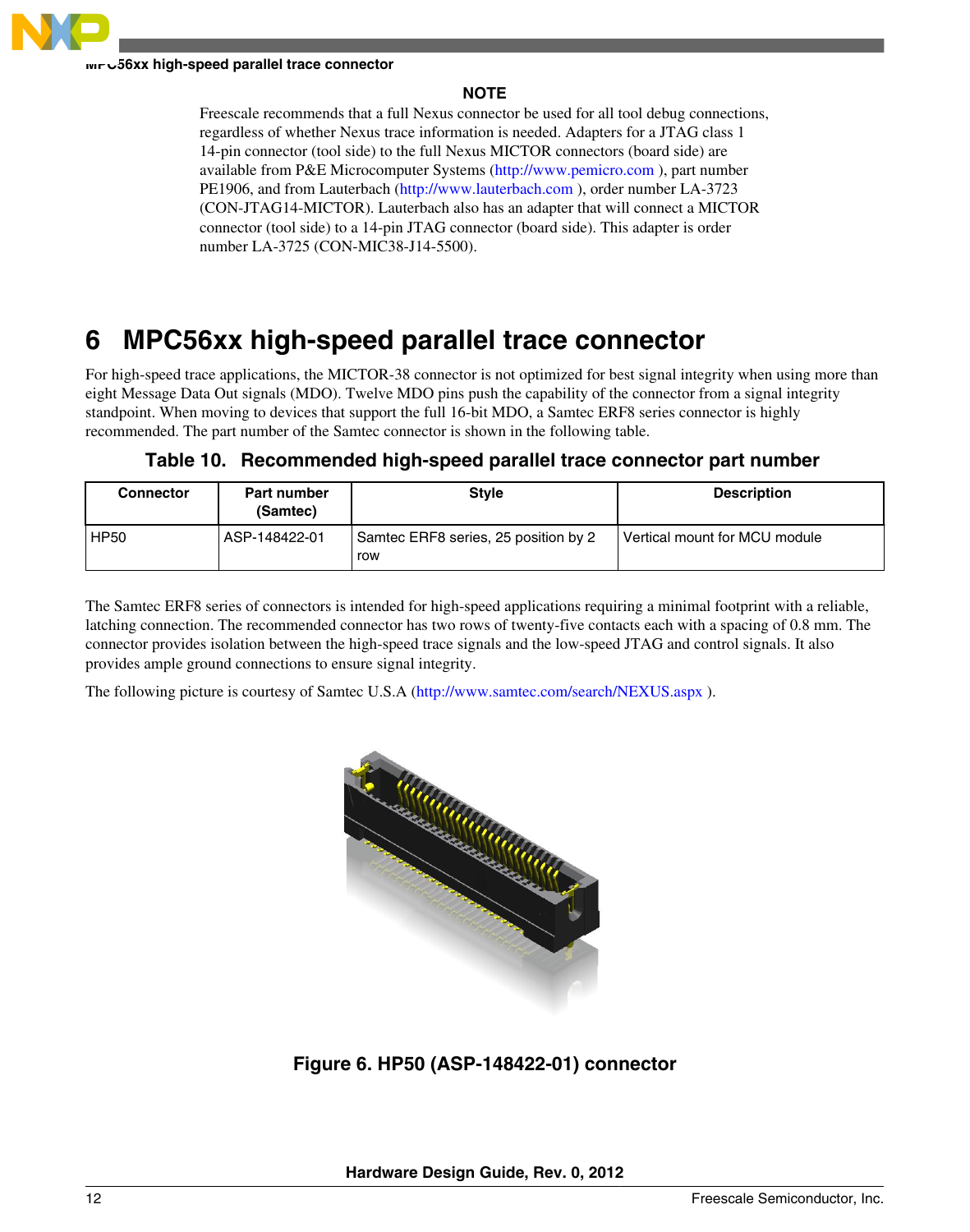

Table 11 shows the recommended pinout for the Samtec connector.

| <b>Position</b> | Signal           | Direction <sup>1</sup> | Pin<br>number  | Pin<br>number  | Direction <sup>1</sup> | Signal           | IEEE-5001-2011 GEN_IO<br>signal name |
|-----------------|------------------|------------------------|----------------|----------------|------------------------|------------------|--------------------------------------|
|                 | GND <sup>2</sup> |                        |                |                |                        | GND <sup>2</sup> |                                      |
| $\mathbf{1}$    | <b>MSEO0</b>     | Out                    | 1              | $\overline{c}$ | Out <sup>3</sup>       | <b>VREF</b>      |                                      |
| $\overline{c}$  | MSEO1            | Out                    | 3              | 4              | In                     | <b>TCK</b>       |                                      |
| 3               | <b>GND</b>       |                        | $\overline{5}$ | 6              | In                     | <b>TMS</b>       |                                      |
| 4               | MDO0             | Out                    | $\overline{7}$ | $\bf8$         | In                     | TDI              |                                      |
| 5               | MDO1             | Out                    | 9              | 10             | Out                    | <b>TDO</b>       |                                      |
| 6               | <b>GND</b>       |                        | 11             | 12             | In                     | <b>JCOMP</b>     |                                      |
| $\overline{7}$  | MDO <sub>2</sub> | Out                    | 13             | 14             | Out                    | <b>RDY</b>       |                                      |
| 8               | MDO3             | Out                    | 15             | 16             | In                     | <b>EVTI</b>      |                                      |
| 9               | <b>GND</b>       |                        | 17             | 18             | Out                    | <b>EVTO</b>      |                                      |
| 10              | <b>MCKO</b>      | Out                    | 19             | 20             | In                     | <b>RESET</b>     |                                      |
| 11              | MDO4             | Out                    | 21             | 22             | Out                    | <b>RSTOUT</b>    | GEN_IO0                              |
| 12              | <b>GND</b>       |                        | 23             | 24             |                        | <b>GND</b>       |                                      |
| 13              | MDO <sub>5</sub> | Out                    | 25             | 26             | Out                    | <b>CLKOUT</b>    |                                      |
| 14              | MDO6             | Out                    | 27             | 28             | In/Out                 | TD/WDT           | GEN_IO1                              |
| 15              | <b>GND</b>       |                        | 29             | 30             |                        | <b>GND</b>       |                                      |
| 16              | MDO7             | Out                    | 31             | 32             | In/Out                 | DAI1             | GEN_IO2                              |
| 17              | MDO8             | Out                    | 33             | 34             | In/Out                 | DAI <sub>2</sub> | GEN_IO3                              |
| 18              | <b>GND</b>       |                        | 35             | 36             |                        | <b>GND</b>       |                                      |
| 19              | MDO9             | Out                    | 37             | 38             |                        | <b>ARBREQ</b>    | GEN_IO4                              |
| 20              | MDO10            | Out                    | 39             | 40             |                        | <b>ARBGRT</b>    | GEN_IO5                              |
| 21              | <b>GND</b>       |                        | 41             | 42             |                        | <b>GND</b>       |                                      |
| 22              | MDO11            | Out                    | 43             | 44             | Out                    | MDO13            |                                      |
| 23              | MDO12            | Out                    | 45             | 46             | Out                    | MDO14            |                                      |
| 24              | <b>GND</b>       |                        | 47             | 48             |                        | <b>GND</b>       |                                      |
| 25              | MDO15            | Out                    | 49             | 50             |                        | N/C <sup>4</sup> |                                      |
|                 | GND <sup>2</sup> |                        |                |                |                        | GND <sup>2</sup> |                                      |

|  |  | Table 11. MPC56xx high-speed parallel trace connector |  |  |  |
|--|--|-------------------------------------------------------|--|--|--|
|--|--|-------------------------------------------------------|--|--|--|

1. Viewed from the MCU.

2. The connector locking mechanism provides additional ground connections on each end of the connector.

3. This is an output from the connector standpoint. It may or may not be from the MCU.

4. No connection — should be left open. Reserved for MDO16 on devices with more than sixteen MDO signals (future compatibility). In some applications this may be used as an SRAM voltage detect to determine when voltage for a standby SRAM is disconnected.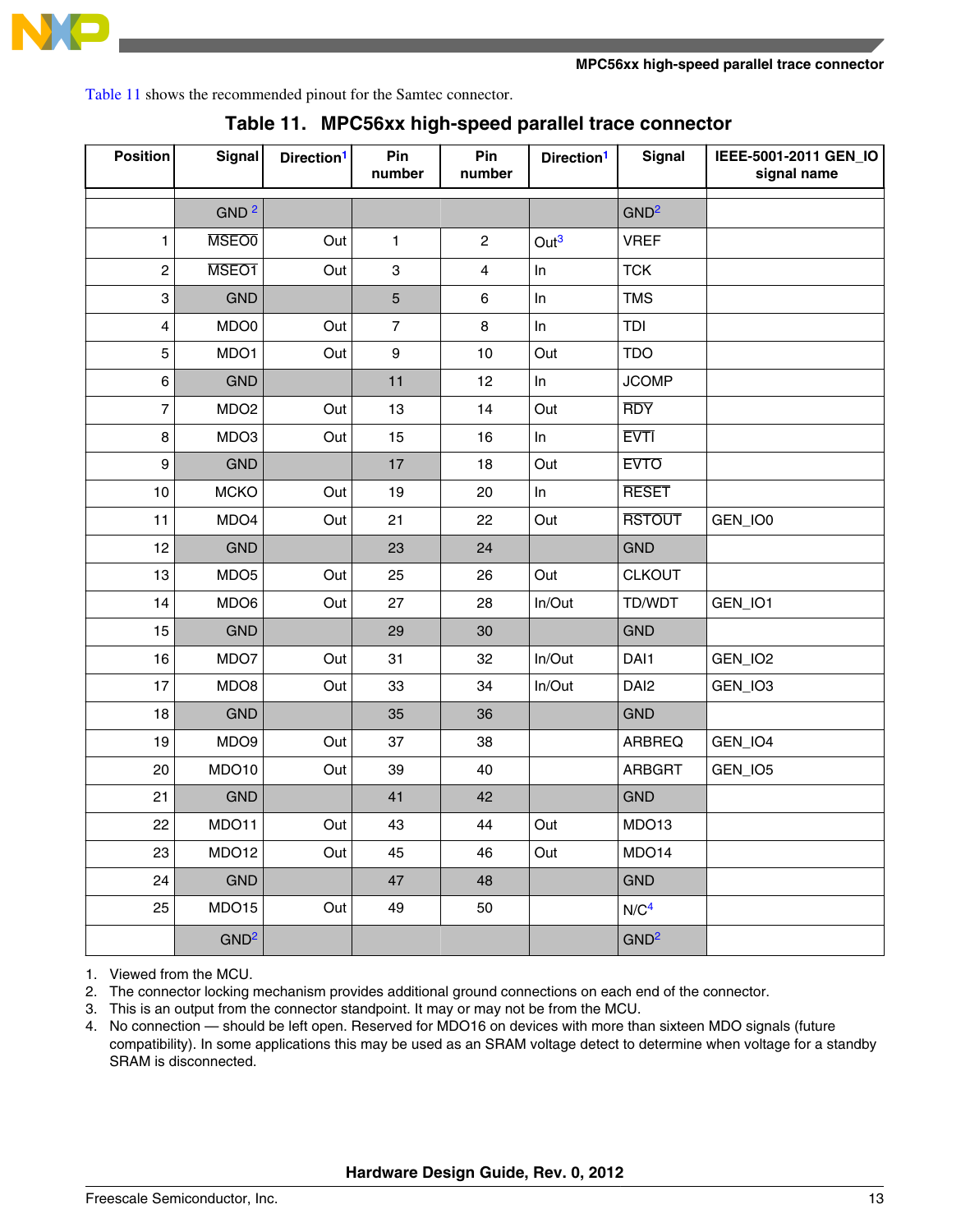<span id="page-13-0"></span>

# **7 Minimum external circuitry**

In general, other than the connector, no additional circuitry is required for the Nexus/JTAG debug circuitry. The MPC5600 devices include internal pull devices that ensure the pins remain in a safe state; however, if there is additional circuitry connected to the Nexus/JTAG pins, or long traces that could be affected by other signals (due to crosstalk from high-current or high-speed signals), a minimum number of external pull resistors can be added to insure proper operation under all conditions.

**Table 12. Optional minimum debug port external resistors**

| <b>Nexus/JTAG signal</b> | <b>Resistor direction and value</b> | <b>Description</b>                                                                                                                                                                                                                                                                              |
|--------------------------|-------------------------------------|-------------------------------------------------------------------------------------------------------------------------------------------------------------------------------------------------------------------------------------------------------------------------------------------------|
| <b>JCOMP</b>             | 10 k $\Omega$ pulldown              | Holds debug port in reset and prevents<br>any debug commands from interfering<br>with the normal operation of the MCU.                                                                                                                                                                          |
| <b>RESET</b>             | 4.7 k $\Omega$ pullup               | The RESET input should be driven from<br>an open collector output; therefore, it<br>requires a pullup resistor for the MCU.                                                                                                                                                                     |
| TD/WDT <sup>1</sup>      | 10 k $\Omega$ pulldown              | With no tool attached, this signal should<br>be held low and may or may not be<br>connected to a pin of the MCU,<br>depending on the system definition.                                                                                                                                         |
| <b>EVTI</b>              | 10 k $\Omega$ pullup                | A pullup resistor prevents debug mode<br>from being forced after reset if debug<br>mode is enabled $(JCOMP = high)$ . It<br>also prevents breakpoints from being<br>forced if debug mode is enabled.<br><b>NOTE:</b> In almost all situations, a<br>resistor is not required on this<br>signal. |

1. This is an optional signal and is not actually required for the MCU.

In addition to the pullup and pulldown resistors, some systems may want to use buffers between the Nexus/JTAG connector inputs and the MCU. This will prevent over-voltage conditions from causing damage to the MCU signals. Normal systems should not require this circuitry, but it is helpful in systems that can be exposed to improper connections that provide voltages that are outside the operating conditions of the MCU. A common circuit to use is the Texas Instruments SN74CBTLV3861<sup>1</sup>. This device is a bus switch that implements a bidirectional interface between two terminals with less than 5  $\Omega$  of resistance. It should be powered by the same supply that powers the debug port. The device enable should be connected to ground for the interface to be enabled whenever the debug port on the MCU is powered. This circuit provides a high impedance to the tool when the debug port is powered off.

### **NOTE**

It is recommended that at least the reduced port configuration Nexus signals be made available (somewhere) on production boards. This facilitates debugging of new boards and analysis of errors in software, even on boards that have restricted space and normally provide a JTAG-only connection. If the Nexus signals are available on the production board, an adapter could be built to provide a Nexus connection on boards that do not have a complete footprint for one of the standard Nexus connectors. Likewise, the JTAG connector does not have to be populated on production boards and could even utilize a smaller connector footprint that could be used with an adapter to the standard debug connections.

<sup>1.</sup> SN74CBTLV3861-Q1 is automotive qualified if required.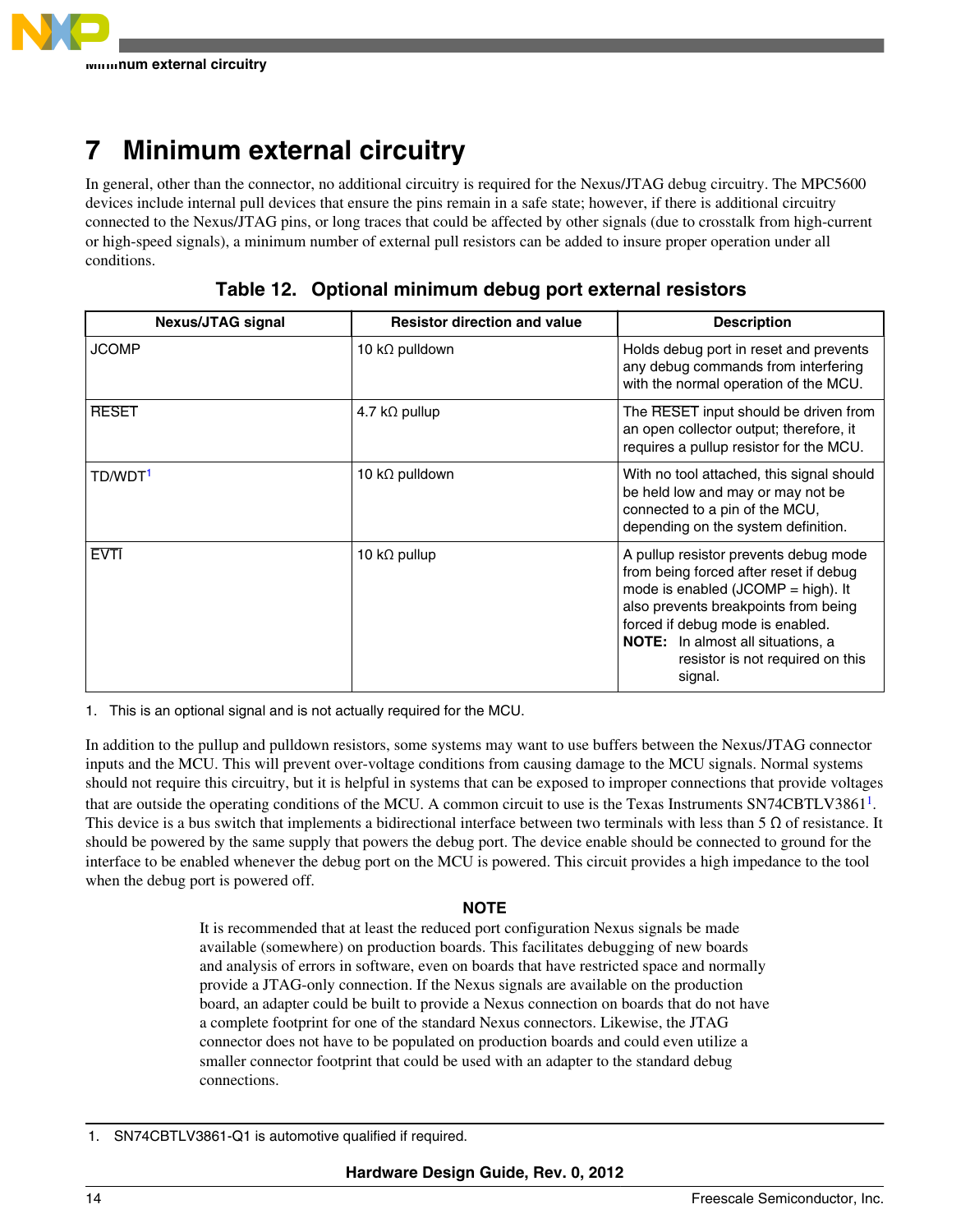<span id="page-14-0"></span>

# **8 Example communication peripheral connections**

There are a wide range of peripheral pins available on the MCU. Many of these have fairly standard definitions for their use. This section provides example connections for some of the most commonly used communications peripherals, such as LIN, CAN, Ethernet, and RS-232 communication interfaces.

Table 13 summarizes the maximum communication speed and general overview information for the different types of interfaces.

| Common<br>name | <b>Standard</b>                                  | <b>Distributed</b><br>timebase | <b>Speed</b><br>(maximum<br>supported) | <b>Channels</b> | <b>Time triggered</b>       | <b>Arbitration</b>                                |
|----------------|--------------------------------------------------|--------------------------------|----------------------------------------|-----------------|-----------------------------|---------------------------------------------------|
| <b>RS-232D</b> | <b>EIA RS-232</b><br>revision D                  | <b>No</b>                      | $115.2$ kbit/s                         | Single          | <b>No</b>                   | None (optional<br>flow control)                   |
| LIN            | LIN 1.0, LIN<br>2.0, and LIN<br>2.1 <sup>1</sup> | <b>No</b>                      | 100 kbit/ $s^2$                        | Single          | <b>No</b>                   | None (master/<br>slave)                           |
| <b>CAN</b>     | Bosch 2.0B<br>ISO11898                           | No                             | 1 Mbit/s $3$                           | Single          | No (additional<br>function) | <b>CSMA</b> (Carrier<br>Sense Multiple<br>Access) |
| Ethernet       | <b>IEEE 802.3</b>                                | No <sup>4</sup>                | 100 Mbit/s                             | Single          | No                          | CSMA/CD                                           |

**Table 13. Communication module comparison**

1. Many Freescale devices only support the LIN 1.0 and 2.0 standards. LIN2.1 requires a different sampling scheme.

2. Typical speed is 10 or 20 Kbps, but supports a fast mode of 100 Kbps.

3. Two different speed classes are supported by CAN, a fast (250K to 1M bps) and a low speed CAN (5K to 125K bps).

4. Distributed timebase is not native by IEEE802.3 but there is hardware support for a PTP protocol that allows a distributed timebase to be used.

In a typical system, the battery reverse bias and over-voltage protection may be shared between all of the communication devices in the target system. Figure 7 shows a typical protection.



**Figure 7. Typical protection circuit**

# **8.1 Example RS-232 interface for LINFlex**

The RS-232 (TIA/EIA-232-F) standard is a fairly common interface that was once available on nearly all computers. While this interface is disappearing, adapters are available to allow the use of RS-232 peripherals through other interfaces, such as USB. RS-232 was intended to be a very low-cost, low-performance interface. This interface was originally specified with signal voltages of  $+12$  V and  $-12$  V typically. However, this has been lowered to a typical minimum voltage of  $+5$  V and  $-5$ V in recent years.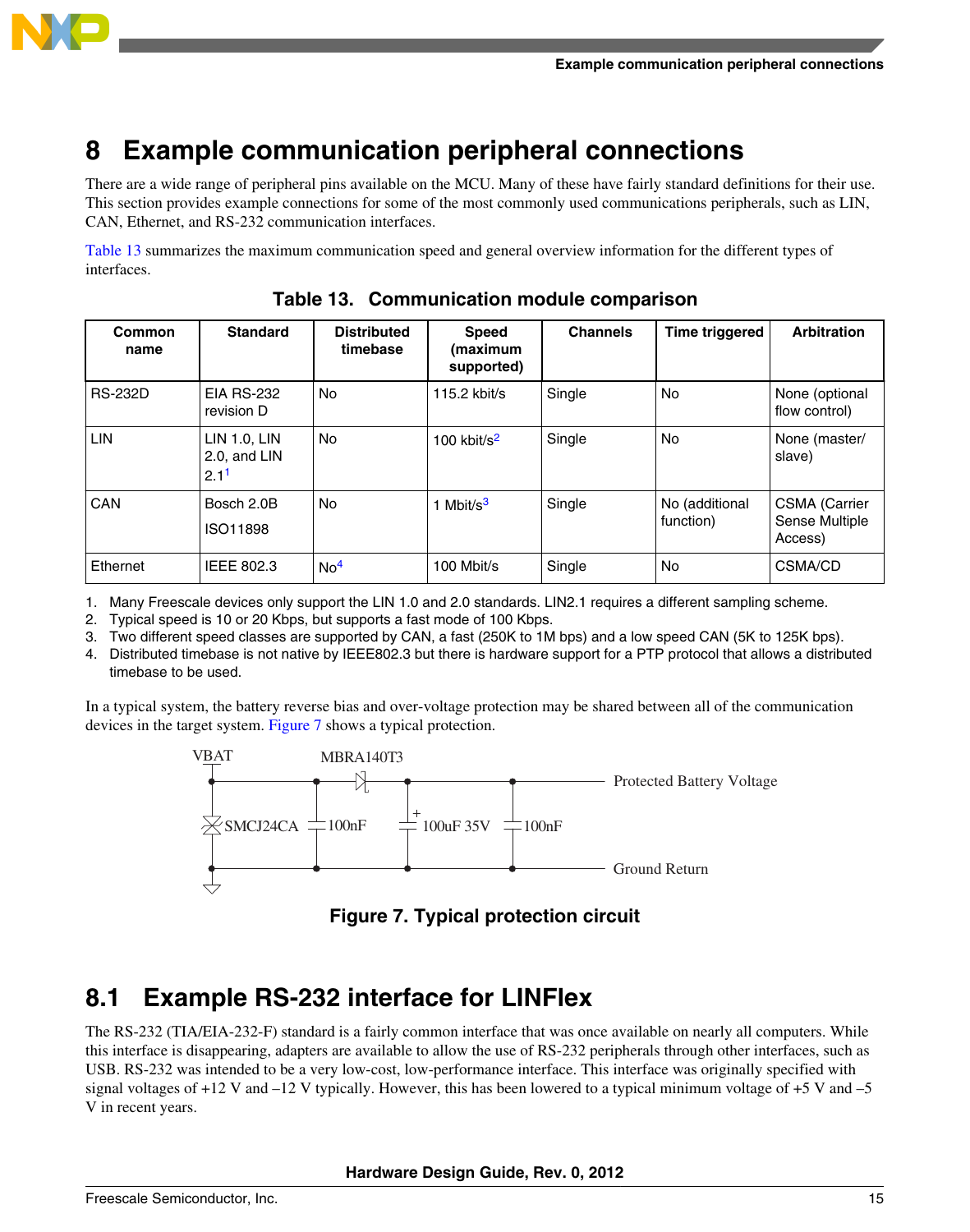#### **Example communication peripheral connections**

Figure 8 shows the typical connections between the serial port of an MCU and the MAX3232-EP RS-232D transceiver from Texas Instruments [\(http://www.ti.com/](http://www.ti.com/) ). The transceiver operates from either a 3.3-V or a 5-V supply and includes two charge pumps to generate the required output voltages. This device contains two transmit drivers and two receivers. The charge pumps require four external capacitors.

#### **NOTE**

The commercial grade MAX3232 device is not rated for the full automotive temperature of -40 to +125° C and is not intended for automotive applications. This circuit should not be used or populated in a production module intended for automotive use. However, in many cases, the RS-232 interface is intended only as a development interface; therefore, the commercial device can be used for prototyping purposes. TI does offer a device option with an operating temperature range of  $-40$  to  $+85^{\circ}$  C. TI has an enhanced version of the device, MAX3232-EP, that is intended for aerospace, medical, and defense applications. This version is available with an operating temperature range of –55 to  $+125^\circ$  C.



**Figure 8. Typical LINFlex to RS-232D circuit**

| Table 14. Typical RS-232D connector definition |  |
|------------------------------------------------|--|
|------------------------------------------------|--|

| 6 Connect to pin 1 and 4 | 1 Connect to pin 4 and 6 |  |
|--------------------------|--------------------------|--|
| 7 N/C                    | 2 RS-232 TX (transmit)   |  |
| 8 N/C                    | 3 RS-232 RX (receive)    |  |
| 9 N/C                    | 4 Connect to pin 1 and 6 |  |
|                          | 5 GND                    |  |

### **NOTE**

N/C pins are not connected.

The connector's shell should be connected through a ferrite bead to ground.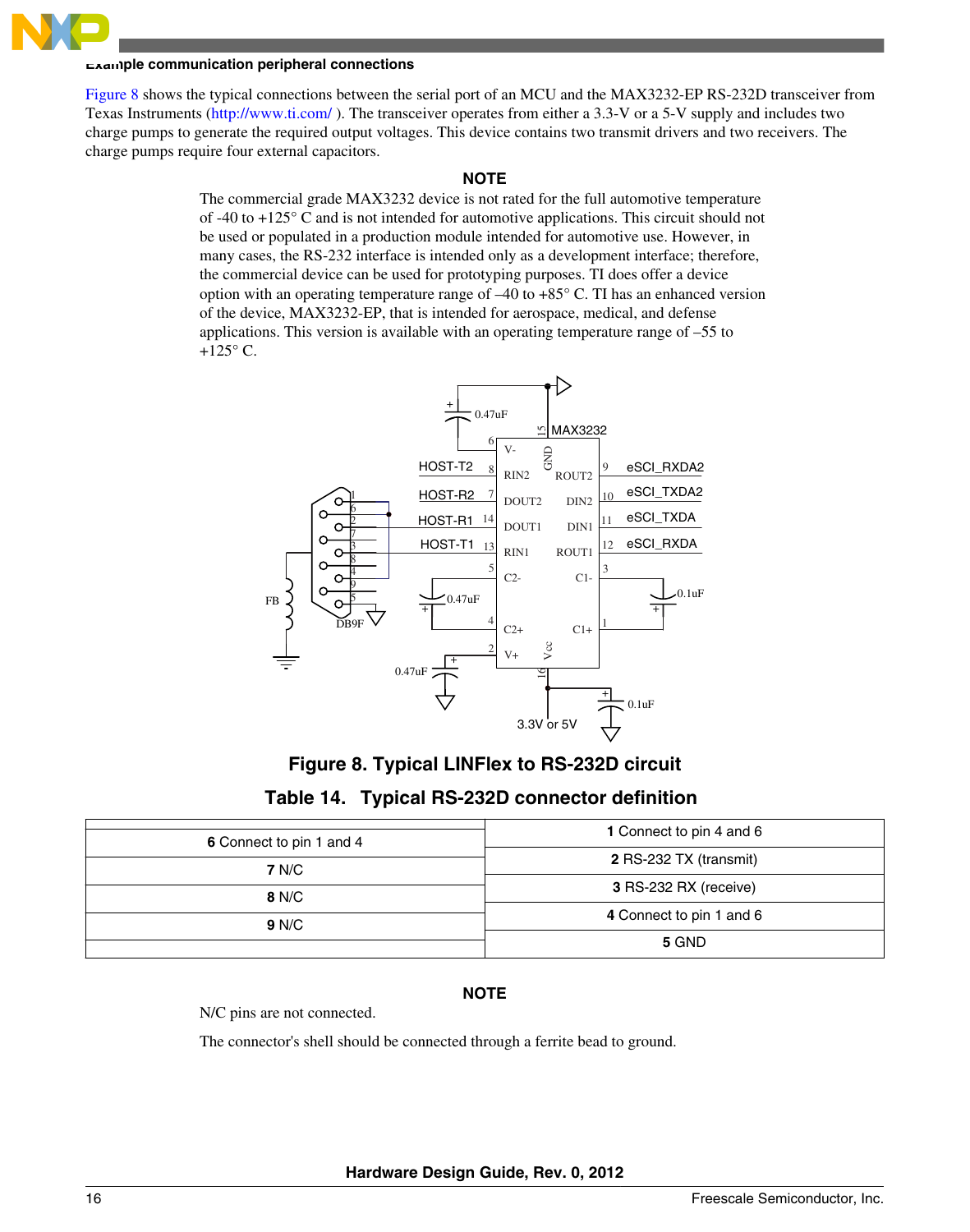

# **8.2 CAN interface circuitry**

Controller Area Network (CAN) is commonly used in almost all automotive applications to allow communication between various microchips in the car.

The number of CAN modules on-chip vary from device to device. A separate CAN transceiver is required for each CAN module, although some CAN transceivers may have more than one on a single chip.

Freescale CAN modules conform to CAN protocol specification version 2.0B, and the transceivers shown in this Hardware design guide comply with ISO11898 physical layer standard.

Typically, CAN is used at either a low speed (5 Kbps to 125 Kbps) or a high speed (250 Kbps to 1 Mbps). Power train applications typically use a high speed (HS) CAN interface to communicate between the engine control unit and the transmission control unit. Body and chassis applications typically use a low speed (LS) CAN interface. In the dashboard of a vehicle, there is typically a gateway device that interfaces between HS and LS CAN networks.

Popular CAN transceivers include the NXP devices in the table below. Example TJA1050 HS and TJA1054 LS circuits are shown in this Hardware design guide .

|                    | TJA1050             | <b>TJA1054</b>                           | TJA1040 | <b>TJA1041</b>                         |
|--------------------|---------------------|------------------------------------------|---------|----------------------------------------|
| Bit-rate (Kbps)    | 1000                | 125                                      | 1000    | 1000                                   |
| Modes of operation | Normal, listen only | Normal, standby, sleep   Normal, standby |         | Normal, listen only,<br>standby, sleep |

**Table 15. NXP CAN transceiver comparison**

## **8.2.1 High-speed CAN TJA1050 interface**

Figure 9 shows the typical connections for the physical interface between the MCU and the CAN bus for HS applications using the NXP TJA1050 HS CAN transceiver.



**Figure 9. Typical high-speed CAN circuit using TJA1050**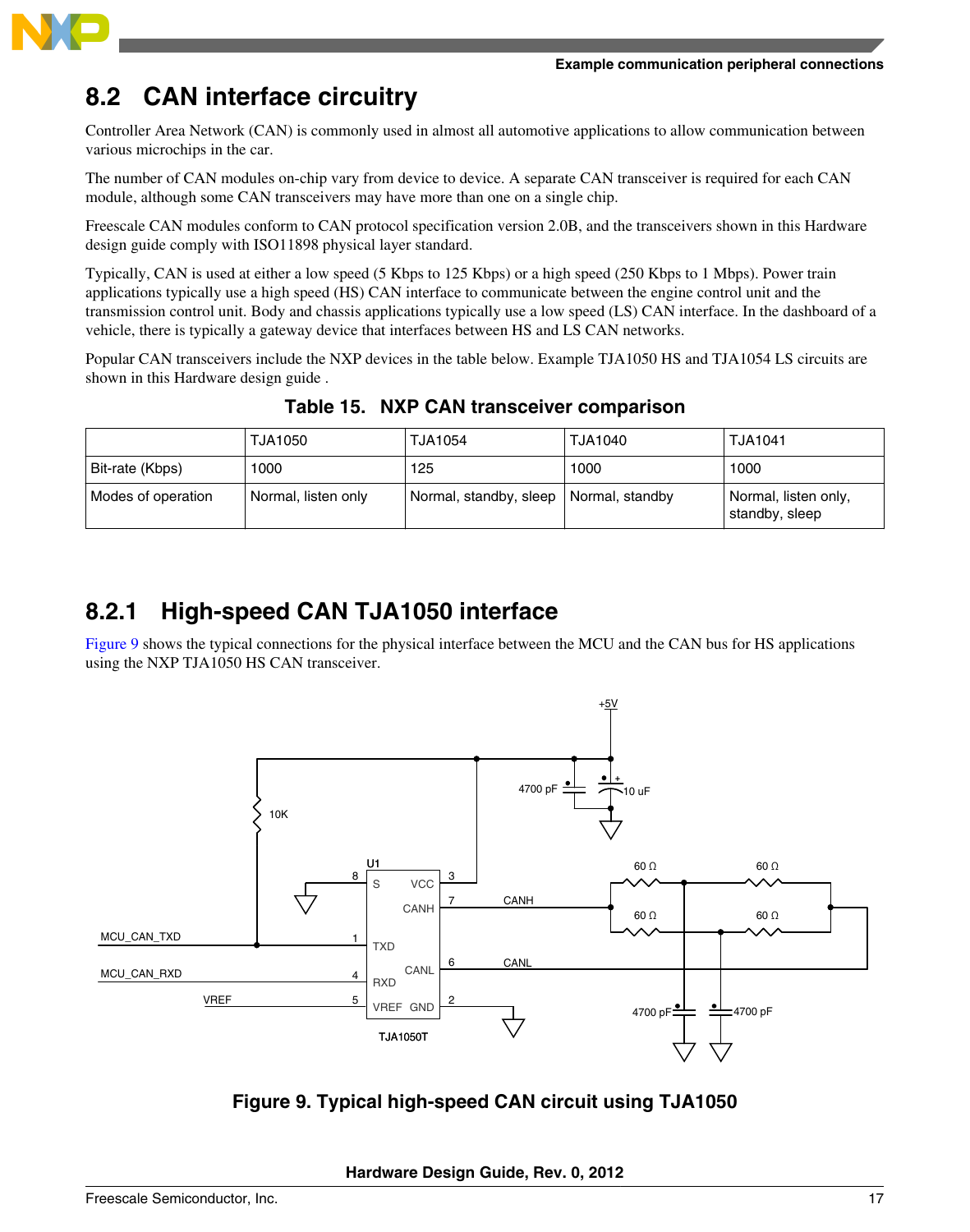

**Example communication peripheral connections**

**NOTE**

Decoupling shown as an example only.

TXD/RXD pullup/pulldown may be required, depending on device implementation.

| <b>Pin</b><br>number | Pin name    | <b>Pin</b><br>direction | Full pin<br>name               | <b>MCU or system</b><br>connection | <b>Description</b>                                                                                                                                                                        |
|----------------------|-------------|-------------------------|--------------------------------|------------------------------------|-------------------------------------------------------------------------------------------------------------------------------------------------------------------------------------------|
|                      | TXD         | Input                   | Transmit<br>Data               | <b>MCU CAN TXD</b>                 | CAN transmit data input from the MCU.                                                                                                                                                     |
| $\overline{2}$       | <b>GND</b>  | Output                  | Ground                         | Ground                             | Ground return termination.                                                                                                                                                                |
| 3                    | <b>VCC</b>  | Input                   |                                | 5 V                                | Voltage supply input (5 V).                                                                                                                                                               |
| 4                    | <b>RXD</b>  | Output                  | Receive<br>Data                | <b>MCU CAN RXD</b>                 | CAN receive data output to the MCU.                                                                                                                                                       |
| 5                    | <b>VREF</b> | Output                  | Reference<br>voltage<br>Output | Not used                           | Mid-supply output voltage. This is<br>typically not used in many systems, but<br>can be used if voltage translation needs<br>to be done between the CAN<br>transceiver and the MCU.       |
| 6                    | CANL        | Input/<br>Output        | <b>CAN Bus</b><br>Low          | <b>CAN Bus Connector</b>           | CAN bus low pin.                                                                                                                                                                          |
| 7                    | CANH        | Input/<br>Output        | <b>CAN Bus</b><br>High         | <b>CAN Bus Connector</b>           | CAN bus high pin.                                                                                                                                                                         |
| 8                    | S           | Input                   | Select                         | Grounded or MCU GPIO               | Select for high-speed mode or silent<br>mode. Silent mode disables the<br>transmitter, but keeps the rest of the<br>device active. This may be used in the<br>case of an error condition. |

### **Table 16. TJA1050 pin definitions and example system connections**

## **8.2.2 Low-speed CAN TJA1054 interface**

[Figure 10](#page-18-0) shows the typical connections for the physical interface between the MCU and the CAN bus for LS applications using the NXP TJA1054 LS CAN transceiver. Optionally, the standby and enable pins can be connected to MCU GPIO pins for additional control of the physical interface.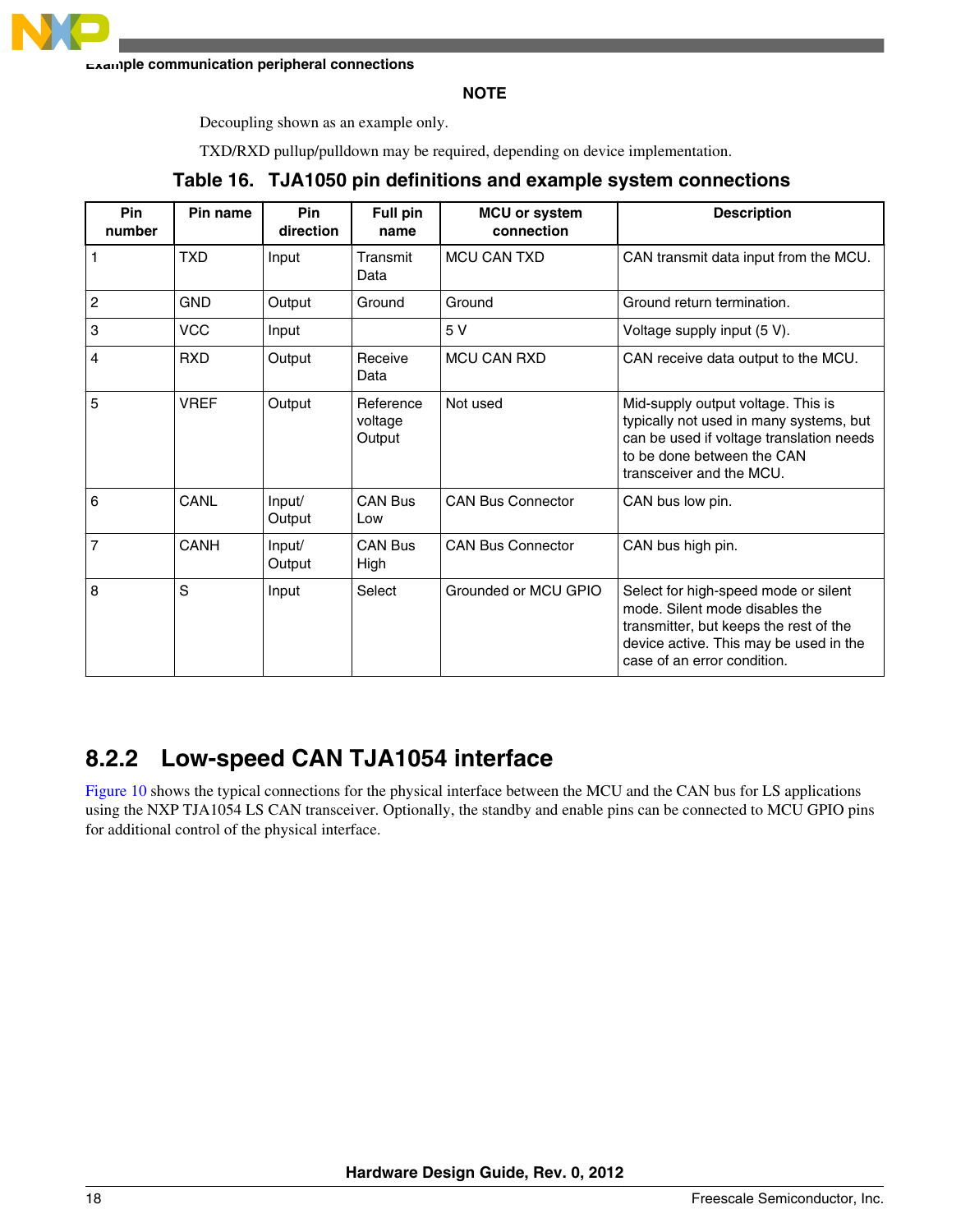<span id="page-18-0"></span>

#### **Example communication peripheral connections**





### **NOTE**

Decoupling shown as an example only.

STB and EN should be pulled high for Normal mode. These signals can optionally be connected to MCU GPIO pins to allow MCU control of the the physical interface.

### **Table 17. TJA1054 pin definitions and example system connections**

| <b>Pin</b><br>number | Pin name   | <b>Pin</b><br>direction | <b>Full pin</b><br>name     | <b>MCU or system</b><br>connection | <b>Description</b>                                                                                                          |
|----------------------|------------|-------------------------|-----------------------------|------------------------------------|-----------------------------------------------------------------------------------------------------------------------------|
|                      | <b>INH</b> | Input                   | Inhibit                     | Typically not connected            | Inhibit output for control of an external<br>power supply regulator if a wake up<br>occurs.                                 |
| $\overline{2}$       | TXD.       | Input                   | Transmit<br>Data            | <b>MCU CAN TXD</b>                 | CAN transmit data input from the MCU.                                                                                       |
| 3                    | <b>RXD</b> | Output                  | Receive<br>Data             | <b>MCU CAN RXD</b>                 | CAN receive data output to the MCU.                                                                                         |
| 4                    | <b>ERR</b> | Output                  | Error                       | <b>MCU GPIO</b>                    | The error signal indicates a bus failure<br>in normal operating mode or a wake up<br>is detected in standby or sleep modes. |
| 5                    | <b>STB</b> | Input                   | Voltage<br>Supply for<br>IO | <b>MCU GPIO</b>                    | Standby input for device. It is also used<br>in conjunction with the EN pin to<br>determine the mode of the transceiver.    |

*Table continues on the next page...*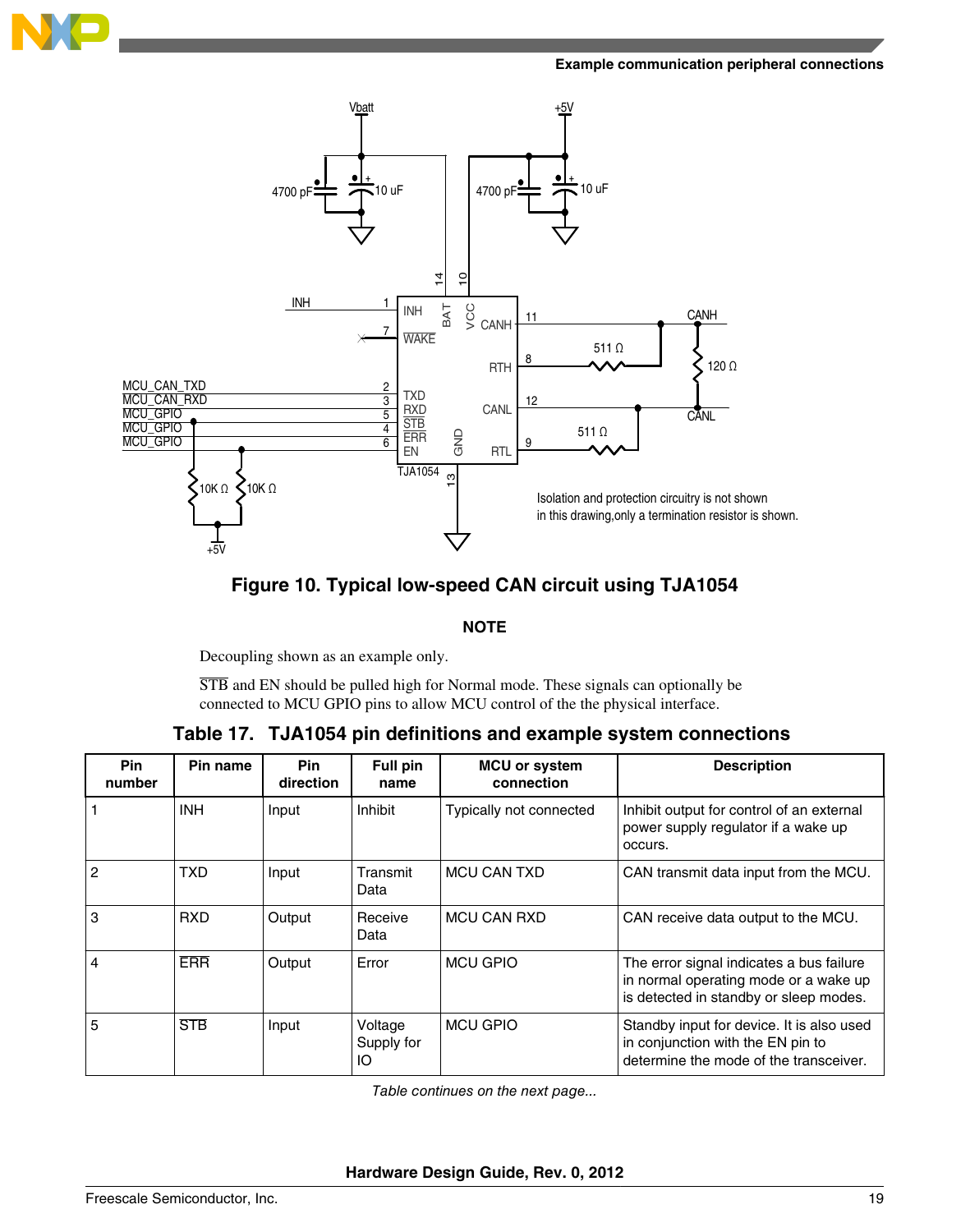

| Pin<br>number  | Pin name    | Pin<br>direction | Full pin<br>name                | <b>MCU or system</b><br>connection | <b>Description</b>                                                                                                           |
|----------------|-------------|------------------|---------------------------------|------------------------------------|------------------------------------------------------------------------------------------------------------------------------|
| 6              | EN          | Input            | Enable                          | <b>MCU GPIO</b>                    | Enable input for the device. It is also<br>used in conjunction with the STB pin to<br>determine the mode of the transceiver. |
| $\overline{7}$ | <b>WAKE</b> | Input            | Wake                            | Typically not connected            | Wake input (active low), both falling and<br>rising edges are detected.                                                      |
| 8              | <b>RTH</b>  | Input            | Termination<br>Resistor<br>High | <b>Resistor to CANH</b>            | Termination resistor for the CAN bus<br>high <sup>1</sup>                                                                    |
| 9              | <b>RTL</b>  | Input            | Termination<br>Resistor<br>Low  | <b>Resistor to CANL</b>            | Termination resistor for the CAN bus<br>low <sup>1</sup>                                                                     |
| 10             | <b>VCC</b>  | Input            | Voltage<br>Supply               | 5 volts                            | Digital IO supply voltage, 5 volts.                                                                                          |
| 11             | CANH        | Output           | <b>CAN Bus</b><br>High          | <b>CAN Bus Connector</b>           | CAN bus high pin.                                                                                                            |
| 12             | CANL        | Input/<br>Output | <b>CAN Bus</b><br>Low           | <b>CAN Bus Connector</b>           | CAN bus low pin.                                                                                                             |
| 13             | Ground      | Output           | Ground                          | Ground                             | Ground return termination path.                                                                                              |
| 14             | <b>BAT</b>  | Input            | Standby                         | Battery voltage                    | Battery supply pin, nominally 12 V.                                                                                          |

### **Table 17. TJA1054 pin definitions and example system connections (continued)**

1. This allows the transceiver to control the CAN bus impedance under an error condition.

## **8.2.3 Recommended CAN connector**

Generally, DB9 connectors are used for evaluation boards to connect CAN modules together, whereas there are various connectors used for production hardware. [Figure 11](#page-20-0) and [Table 18](#page-20-0) show a typical example of the connector pinout. A male type connector is used on the evaluation board and a female type cable connects with it.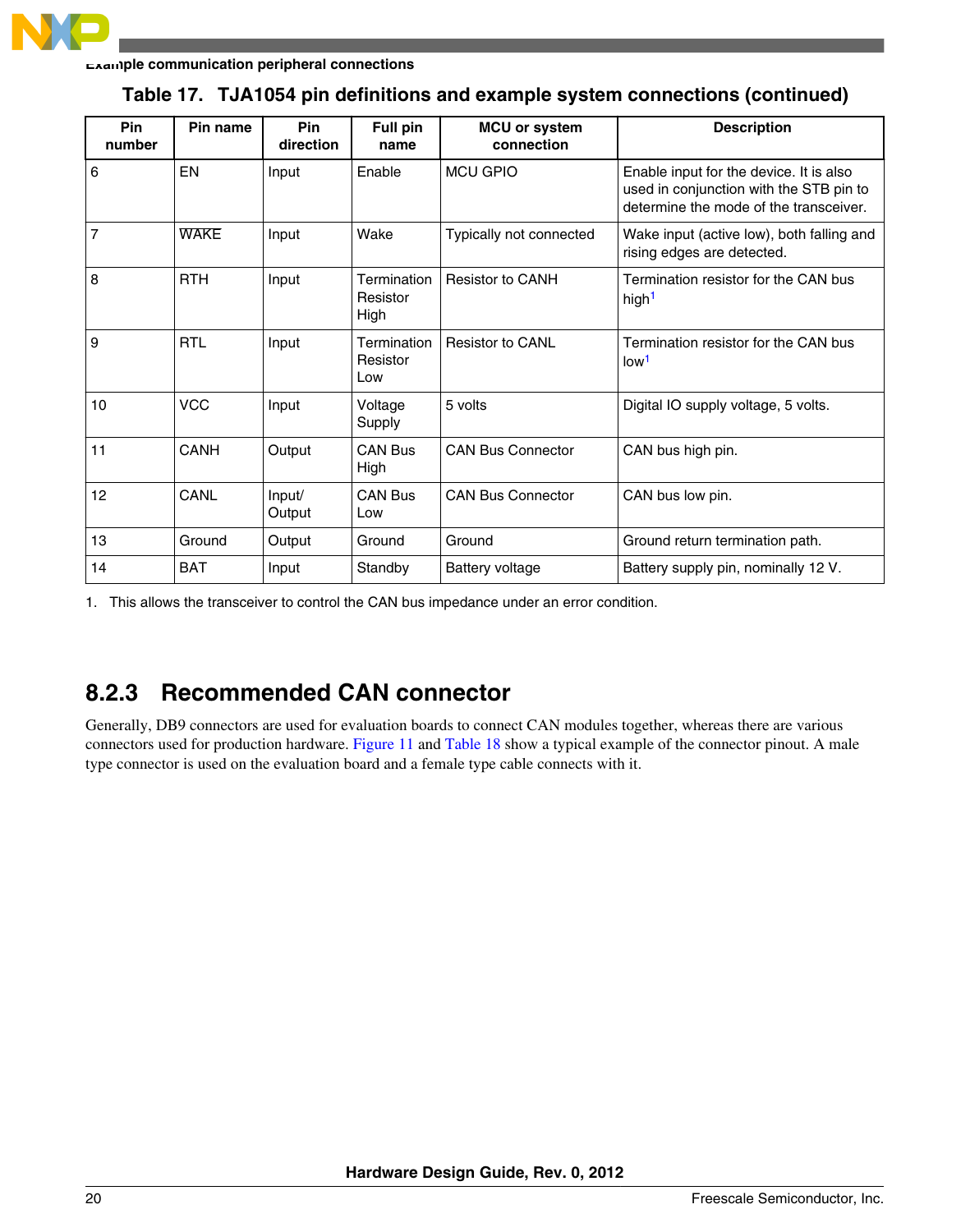<span id="page-20-0"></span>



### **Figure 11. DB9 Connector Types**

### **Table 18. DB9 connector mapping**

| Pin number | Signal name           |
|------------|-----------------------|
|            | N/C                   |
| 2          | CAN_L                 |
| 3          | <b>GND</b>            |
| 4          | N/C                   |
| 5          | CAN_SHIELD (OPTIONAL) |
| 6          | GND                   |
| ⇁          | CAN_H                 |
| 8          | N/C                   |
| 9          | CAN_V+ (OPTIONAL)     |

### **NOTE**

The metal shell of the connector should be connected through a ferrite bead to the chassis ground.

# **9 Pin Overview**

Since there are many different requirements for the input and output signals of the MCU, several types of pin types are used. The following table summarizes the types of pins/pads available on the MCU. Information on the pad types and signal multiplexing is available in the device Reference Manual and the device Data Sheet. This section helps interpret this information.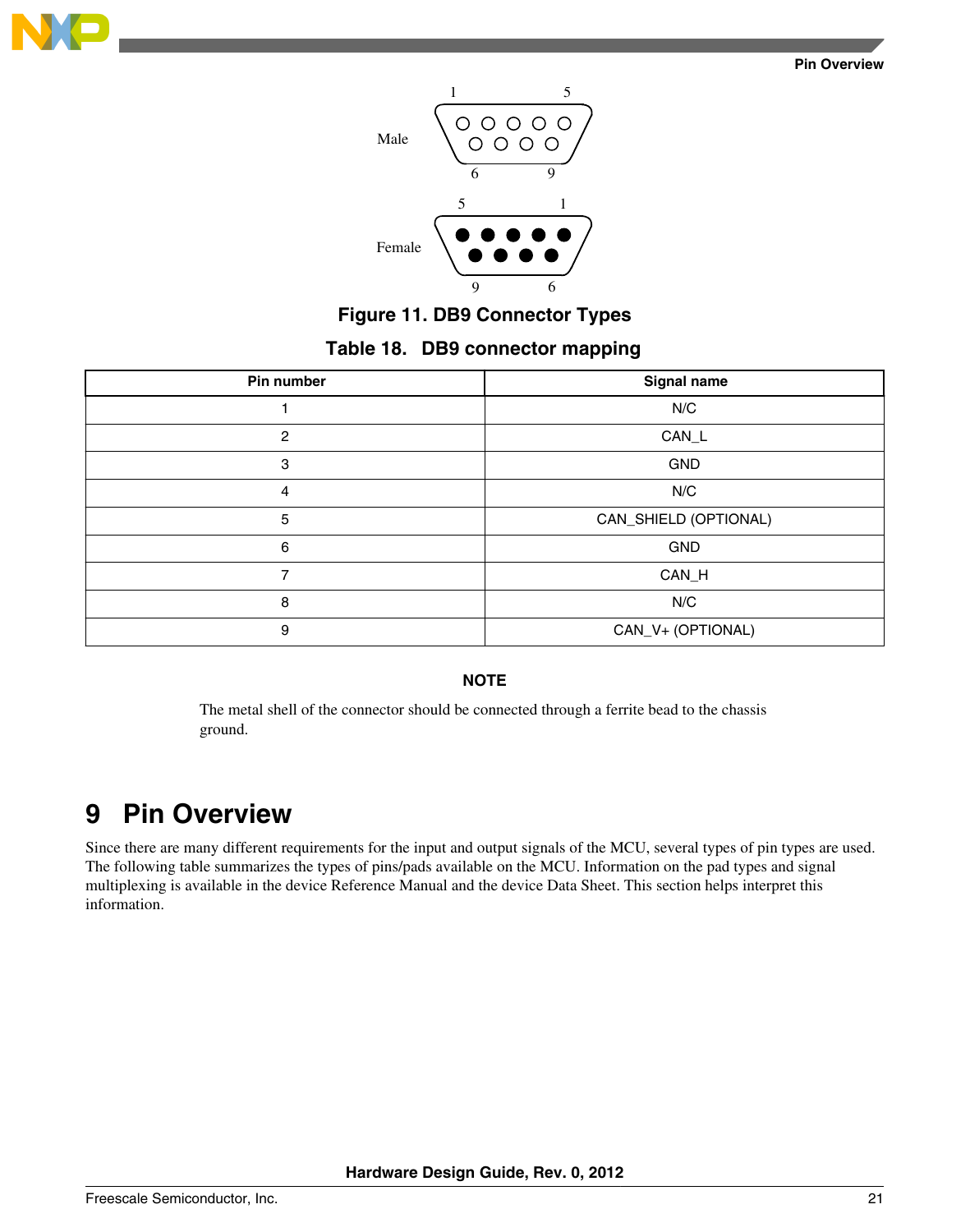

**NOTE**

This document uses the terms pins, balls, and pads interchangeably when referencing the external signals of the device.

| Pad type          | <b>Abbreviation</b> | <b>Description</b>                                                                                                                                                                                                                                                                                         |
|-------------------|---------------------|------------------------------------------------------------------------------------------------------------------------------------------------------------------------------------------------------------------------------------------------------------------------------------------------------------|
| Slow Speed pads   | Slow                | Most of the peripheral signals are slow<br>(or medium if available depending on<br>the device definition) speed pads. The<br>Slow speed pads have slew rate control<br>and may implement digital input<br>circuitry, digital output circuitry or both.<br>Slow pads can be powered by 3.3 volts.           |
| Medium Speed pads | Medium              | Most of the peripheral signals are.<br>medium (or medium if available<br>depending on the device definition)<br>speed pads. The Medium speed pads<br>have slew rate control and may<br>implement digital input circuitry, digital<br>output circuitry or both. Medium pads<br>can be powered by 3.3 volts. |
| Fast pads         | Fast                | The fast pads are digital pads that allow<br>high speed signals. Generally, these are<br>used for the external bus interface.                                                                                                                                                                              |

### **Table 19. Pad Types**

Each of these pad types have programmable features that are controlled in a pin or pad configuration register (PCR). All pin, except single purpose pins without special properties that need to be controlled, on the device have a PCR. In a few cases, some signals are grouped together and a PCR controls multiple pins. The PCR is identified by the GPIO number. The PCR controls the pin function, direction, and other capabilities of the pin.

# **9.1 Pad slew rate**

The slow, medium and high speed pads implement a slew rate control (SRC) selection in the Pad Configuration Register (PCR). Slew rate is used to slow down the time it takes for the signal to switch from a low to a high or from a high to a low.

The table below shows the different slew rate settings that are available.

| Pad type         | Load drive (pF) | <b>Frequency of Operation</b><br>$(MHz)$ (max) | Slope at rising/falling edge<br>$(ns)$ (min/max) |
|------------------|-----------------|------------------------------------------------|--------------------------------------------------|
| Slow Speed Pad   | 25              | 4                                              | 4/40                                             |
|                  | 50              | $\overline{2}$                                 | 6/50                                             |
|                  | 100             | $\overline{2}$                                 | 10/75                                            |
|                  | 200             | 2                                              | 14/100                                           |
| Medium Speed Pad | 25              | 40                                             | 2/12                                             |
|                  | 50              | 20                                             | 4/25                                             |
|                  | 100             | 13                                             | 8/40                                             |
|                  | 200             | $\overline{7}$                                 | 14/70                                            |

**Table 20. Slew Rate settings**

*Table continues on the next page...*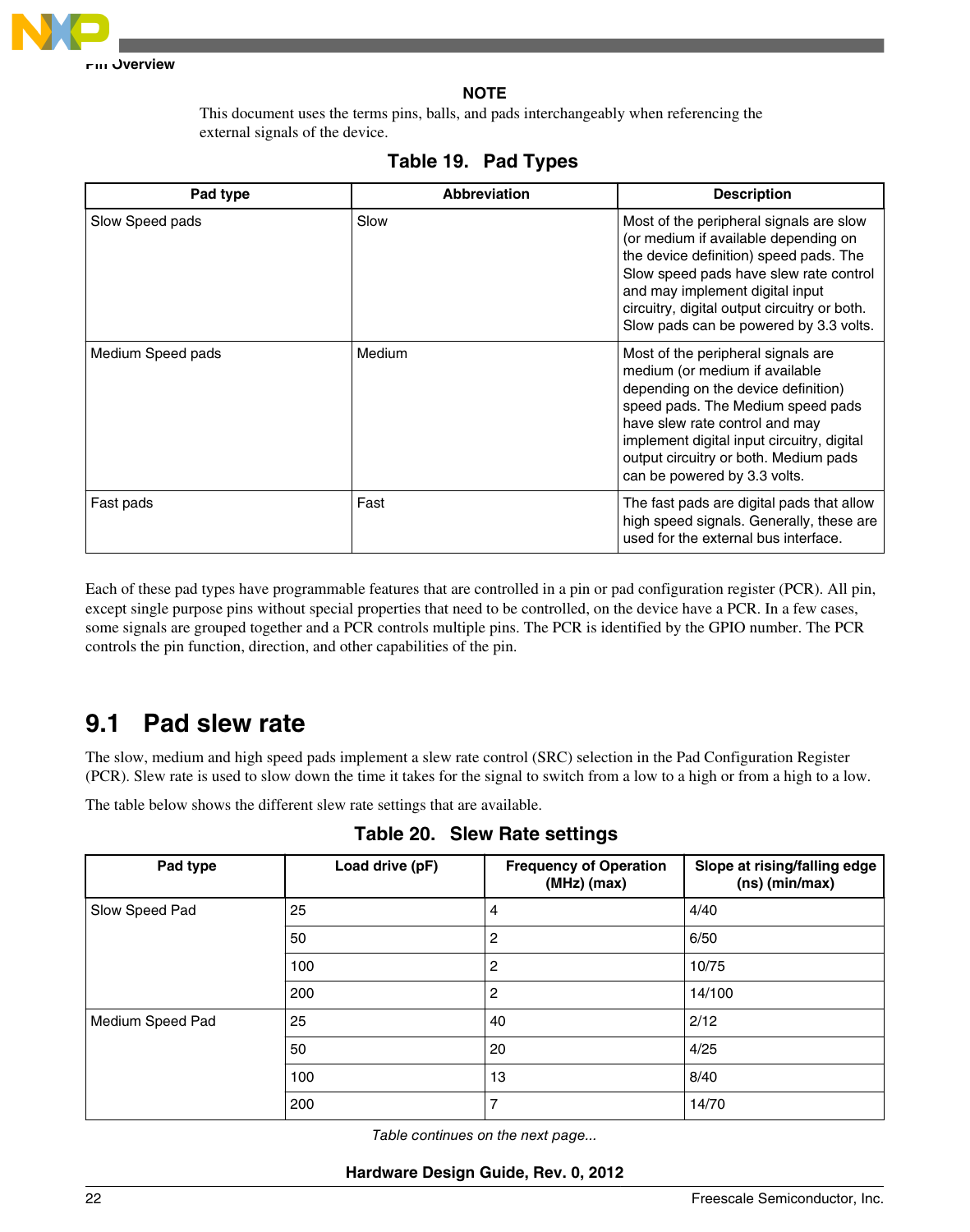

| Pad type       | Load drive (pF) | <b>Frequency of Operation</b><br>$(MHz)$ (max) | Slope at rising/falling edge<br>$(ns)$ (min/max) |
|----------------|-----------------|------------------------------------------------|--------------------------------------------------|
| Fast Speed Pad | 25              | 72                                             | 1/4                                              |
|                | 50              | 55                                             | 1.5/7                                            |
|                | 100             | 40                                             | 3/12                                             |
|                | 200             | 25                                             | 5/18                                             |

**Table 20. Slew Rate settings (continued)**

# **9.2 Injection Current**

All pins implement protection diodes that protect against electrostatic discharge (ESD). In many cases, both digital and analog pins need to be connected to voltages that are higher than the operating voltage of the device pin. In addition to providing protection from ESD, these diode structures will also clamp the voltage to a diode drop above the supply of that pin segment. This is permissible, as long as the current injection is limited as defined in the device specification. Current can be limited by adding a series resistor on the signal. The input protection diodes will keep the voltage at the pin to a safe level (per the absolute maximum ratings of the device) as long as it is less than the maximum injection current specification.

Additional circuits on the pins can be enabled only by fast ESD transients. In normal operation, these circuits have no effect on the pin characteristics and are triggered by fast high voltage transients. To prevent turning on these circuits during normal power-up sequences, the ramp rate of the power supplies (all external supplies, 5V, and if the internal regulators are not used, 3.3V and 1.2V) should not exceed 25 V/ms.

Below is an extract from the MPC5604P Data Sheet revision 7 dated 04/2011. These specifications may change. Consult the latest revision of the data sheet to determine if there have been updates to these specifications.

### **NOTE**

Applying signals to pins  $(\sim 3.3V)$  during power-off (VDD  $\sim$ 0V) must be considered as a kind of overload conditions. Series resistors between signal sources and pins may be needed to limit injection current.

#### **NOTE**

Any overload conditions (positive or negative voltage out of  $V_{\text{IH}}$  and  $V_{\text{IL}}$  spec applied to the pins) should be avoided.

| Symbol        | <b>Parameter</b>                                                   | <b>Min</b>          | Max                 | <b>Unit</b> |
|---------------|--------------------------------------------------------------------|---------------------|---------------------|-------------|
| $V_{IN}$      | Voltage on any pin with  <br>respect to ground<br>$(V_{SS HV})$    | $V_{SS HV IO}$ -0.3 | $V_{DD HV~IO}$ +0.3 | V           |
| <b>INJPAD</b> | Input current on any<br>pin during overload<br>condition           | $-10$               | 10                  | mA          |
| <b>INJSUM</b> | Absolute sum of all<br>input currents during<br>overload condition | -50                 | 50                  | mA          |

**Table 21. Absolute maximum ratings**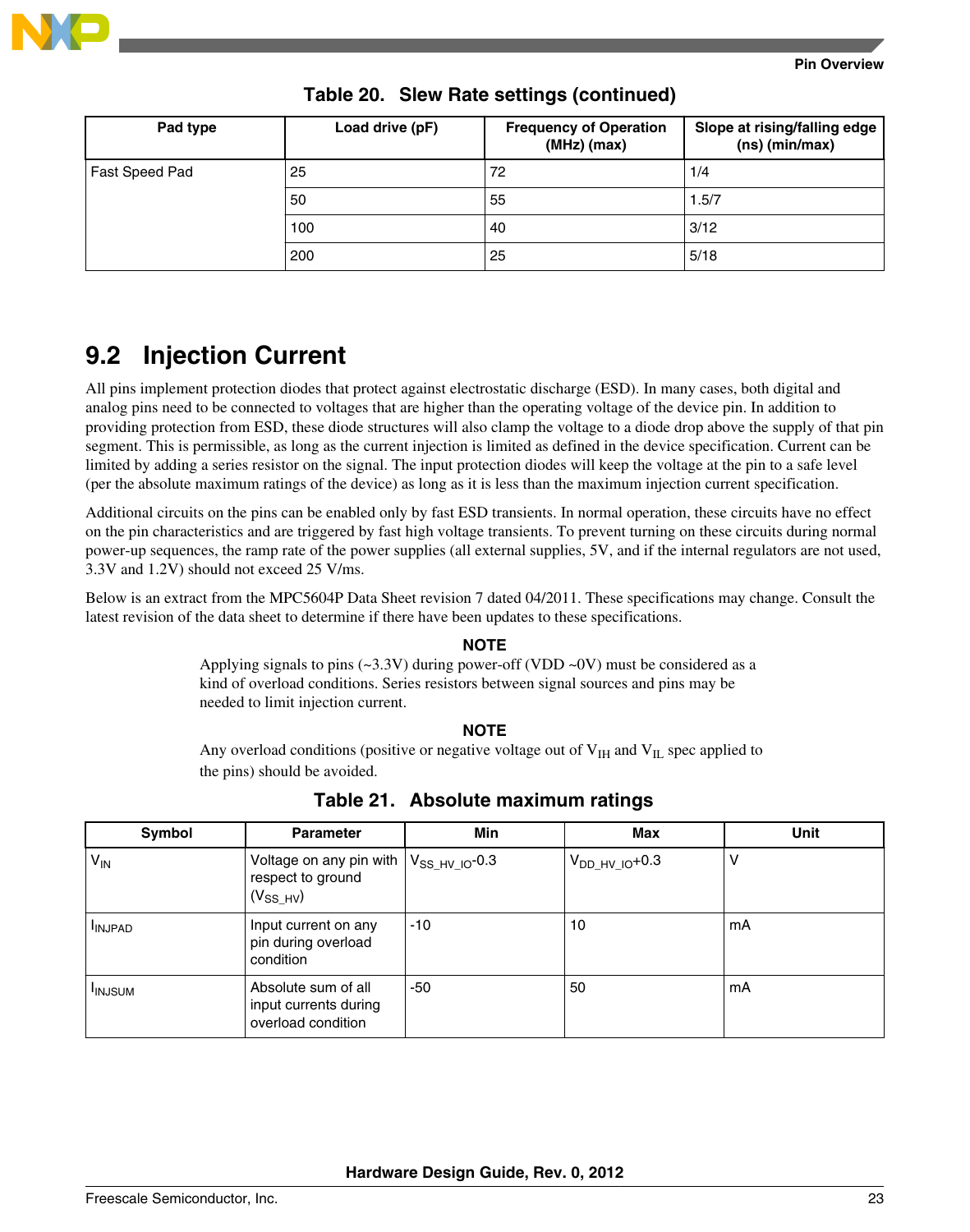

| Symbol<br><b>Parameter</b> |                                                           | <b>Conditions</b>                                                                                                           |        | Unit           |     |            |
|----------------------------|-----------------------------------------------------------|-----------------------------------------------------------------------------------------------------------------------------|--------|----------------|-----|------------|
|                            |                                                           |                                                                                                                             | Min    | <b>Typ</b>     | Max |            |
| <b>I<sub>INJ</sub></b>     | Input current<br>injection                                | Current<br>injection on one<br>ADC input,<br>different from<br>the converted<br>one. Remains<br>within TUE<br>specification | -5     |                | 5   | mA         |
| <b>TUE</b>                 | Total<br>unadjusted<br>error without<br>current injection |                                                                                                                             | $-2.5$ |                | 3   | <b>LSB</b> |
| <b>TUE</b>                 | Total<br>unadjusted<br>error with<br>current injection    |                                                                                                                             | -3     | $\overline{a}$ | 3   | <b>LSB</b> |

### **Table 22. ADC conversion characteristics**

### **NOTE**

In case overload condition can not be avoided, injection current specification  $(I_{\text{INIPAD}})$ ,  $I<sub>INJSUM</sub>, I<sub>INJ</sub>$ ) can be applied which limits the current at internal clamp by using an external series resistor, however, current injection should be minimized because it causes degradation of ADC accuracy.

# **9.3 Handling unused pins**

In some applications, not all pins of the device may be needed. Good CMOS handling practices state that all unused pins should be tied off and not left floating. On the MCU, unused digital pins can be left open in the target system. Almost all pins have internal pull devices (either pullup or pulldown devices<sup>2</sup>). For unused digital pins, it is recommended that software disable both the input buffers and the output buffers of the pads in the Pad Control Register for the ball. In addition, the weak pulldown device should be enabled. This keeps the pad in a safe state under all conditions.

For analog pins, it is recommended that they be pulled down to VSSA (the analog return path to the MCU).

<sup>2.</sup> Technically, these devices are not resistors. They are active weak transistors that pull the input either up or down.